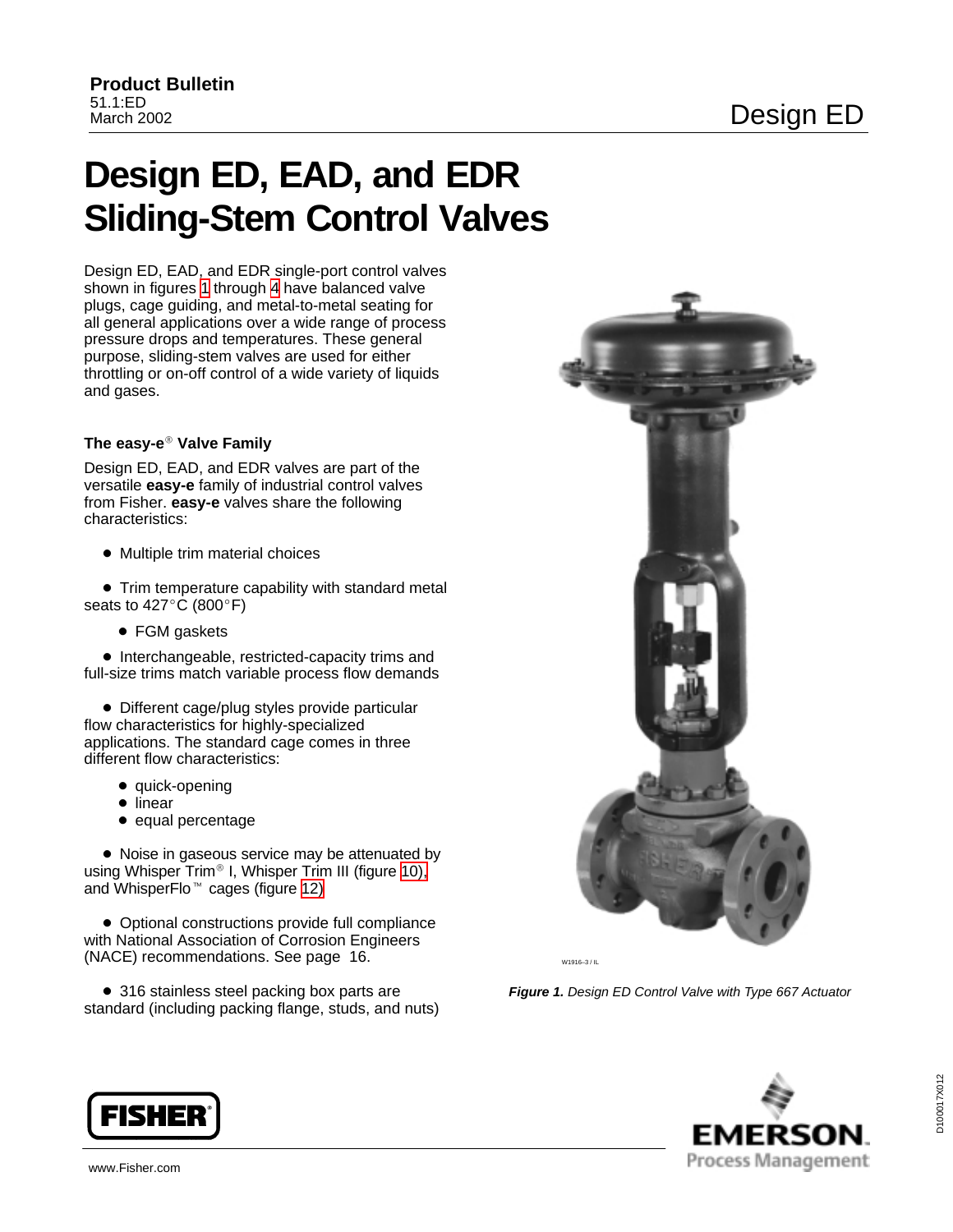### **Contents**

| C-seal Trim Description  6                                                                                                                                                                                                                                                                                                                                                                                                                                                                                                                     |
|------------------------------------------------------------------------------------------------------------------------------------------------------------------------------------------------------------------------------------------------------------------------------------------------------------------------------------------------------------------------------------------------------------------------------------------------------------------------------------------------------------------------------------------------|
| <b>ENVIRO-SEAL<sup>®</sup> and HIGH-SEAL</b> ™                                                                                                                                                                                                                                                                                                                                                                                                                                                                                                 |
| <b>NACE Standard MR0175</b>                                                                                                                                                                                                                                                                                                                                                                                                                                                                                                                    |
| <b>Tables</b><br>C-seal Shutoff Classification 5<br>Available Constructions<br>6<br>Typical Combinations of Metal Trim Parts<br>$\overline{7}$<br>WhisperFlo Metal Trim Part Materials and<br>Valve Body/Trim Temperature Capabilities<br>-8<br>Materials and Temperature Limits for<br>All Other Parts<br>11<br>Valve Body/Trim Temperature Capabilities<br>14<br>Bonnet Selection Guidelines<br>15<br>Maximum Flow Coefficients<br>15<br>Metal Trim Part Materials for<br>Compliance with NACE MR0175<br>(Sour Service) Specifications<br>16 |
| Port Diameters, Valve Plug Travel, and<br>Stem and Yoke Boss Diameters<br>17<br><b>Bolting Materials and Temperature Limits</b>                                                                                                                                                                                                                                                                                                                                                                                                                |

for Bolting Compliance with NACE Specification MR0[17](#page-16-0)5 . . . . . . . . . . . . . . . . . 17

**Dimensions** . . . . . . . . . . . . . . . . . . . . . . . . . . . . . [19](#page-18-0)

**Specifications** . . . . . . . . . . . . . . . . . . . . . . . . . . [22](#page-21-0)

### **ENVIRO-SEAL Packing System Specifications** . . . . . . . . . . . . . . . . . . . . . . . . . . [24](#page-23-0)

### **Features**

**• Compliance with the Clean Air Act-Optional** ENVIRO-SEAL packing systems (figure [7\)](#page-8-0) provide a superior stem seal to prevent the loss of process fluid. The ENVIRO-SEAL packing systems feature PTFE, graphite, or duplex packing with live-loading for reduced packing maintenance.

- **Stable Control at High Pressure Drops—** Rugged cage guiding stabilizes the valve plug at all points during travel. Cage guiding reduces vibration and mechanical noise.

- **More Flow Capacity for Initial Investment—** Streamlined flow passages provide greater capacities. When compared to globe valves of the same line size by other manufacturers, the Design ED, EAD, and EDR provide more flow.

- **Balanced Valve Plug Construction—** Balanced valve plug construction permits use of smaller, lower-cost actuators from Fisher. Also, trim inventory costs are cut because dimensional standardization permits use of most standard **easy-e** trim parts.

- **High-Temperature Capability with Class IV or Class V Shutoff—**Use of multiple graphite piston rings (figure [2\)](#page-2-0) permit Class IV shutoff up to  $593^{\circ}$ C  $(1100^{\circ}F).$ 

Use of C-seal trim (see figure [6\)](#page-4-0) permits Class V shutoff up to  $593^{\circ}$ C (1100°F).

- **Compliance with European Standards—** Valves are available with dimensions specified by EN/DIN standards. See figure [14.](#page-18-0)

**• Sour Gas Service Capability—Special trim** and bolting materials are available for applications handling sour fluids and gases. These constructions comply with the recommendations of National Association of Corrosion Engineers (NACE) MR0175. Because of the care exercised by Fisher in procurement and manufacturing, **additional testing and documentation to assure compliance with the NACE standard is not required, in most cases.**

**• Operating Economy-Increased wear** resistance provided by standard hardened stainless steel trim means longer service life.

**• Maintenance Economy-The valve body can** stay in the pipeline during removal of trim parts. The Design EDR valve also features easy valve access without removing the actuator.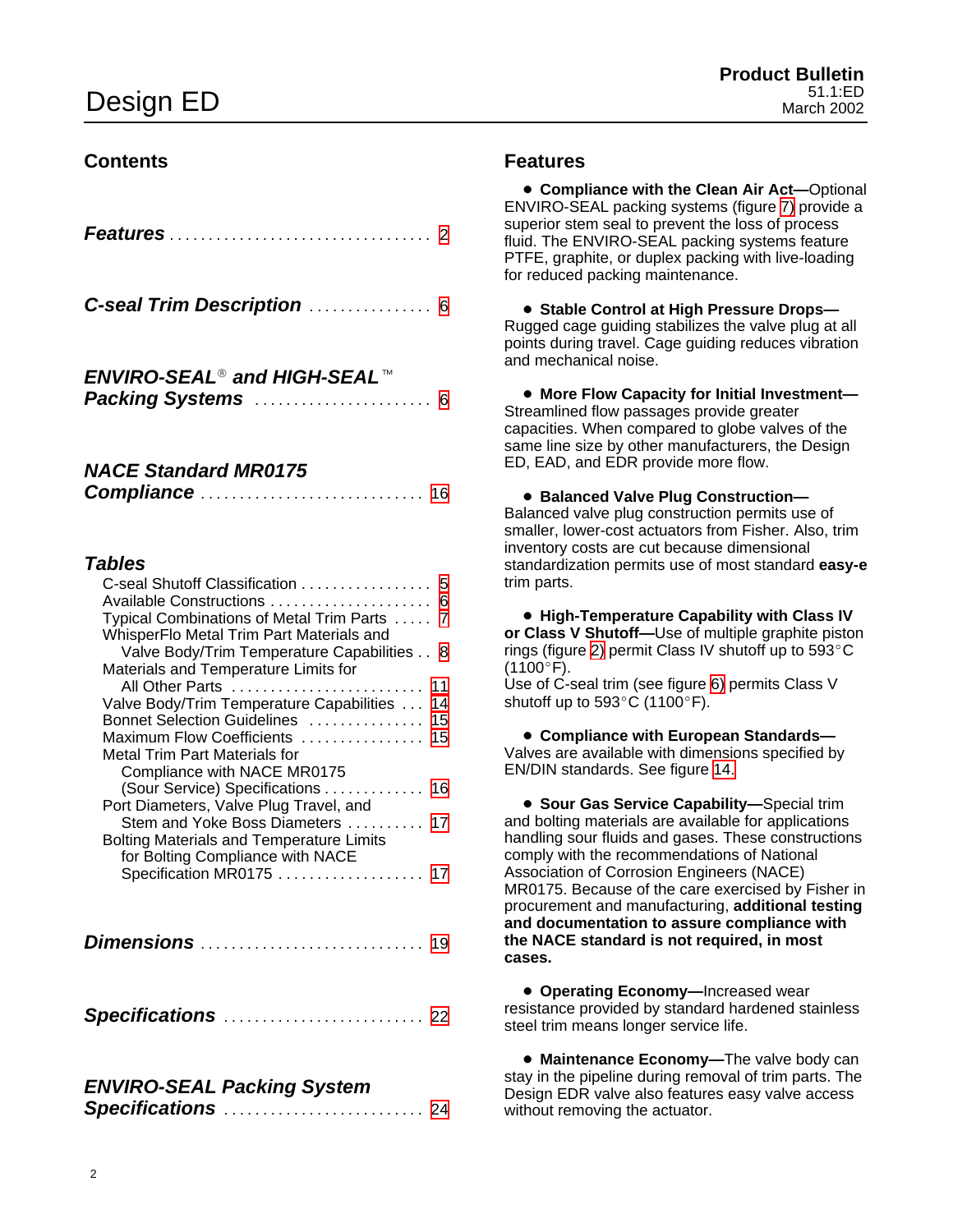<span id="page-2-0"></span>**Product Bulletin** 51.1:ED March 2002

## Design ED



**Figure 2.** Design ED Sectional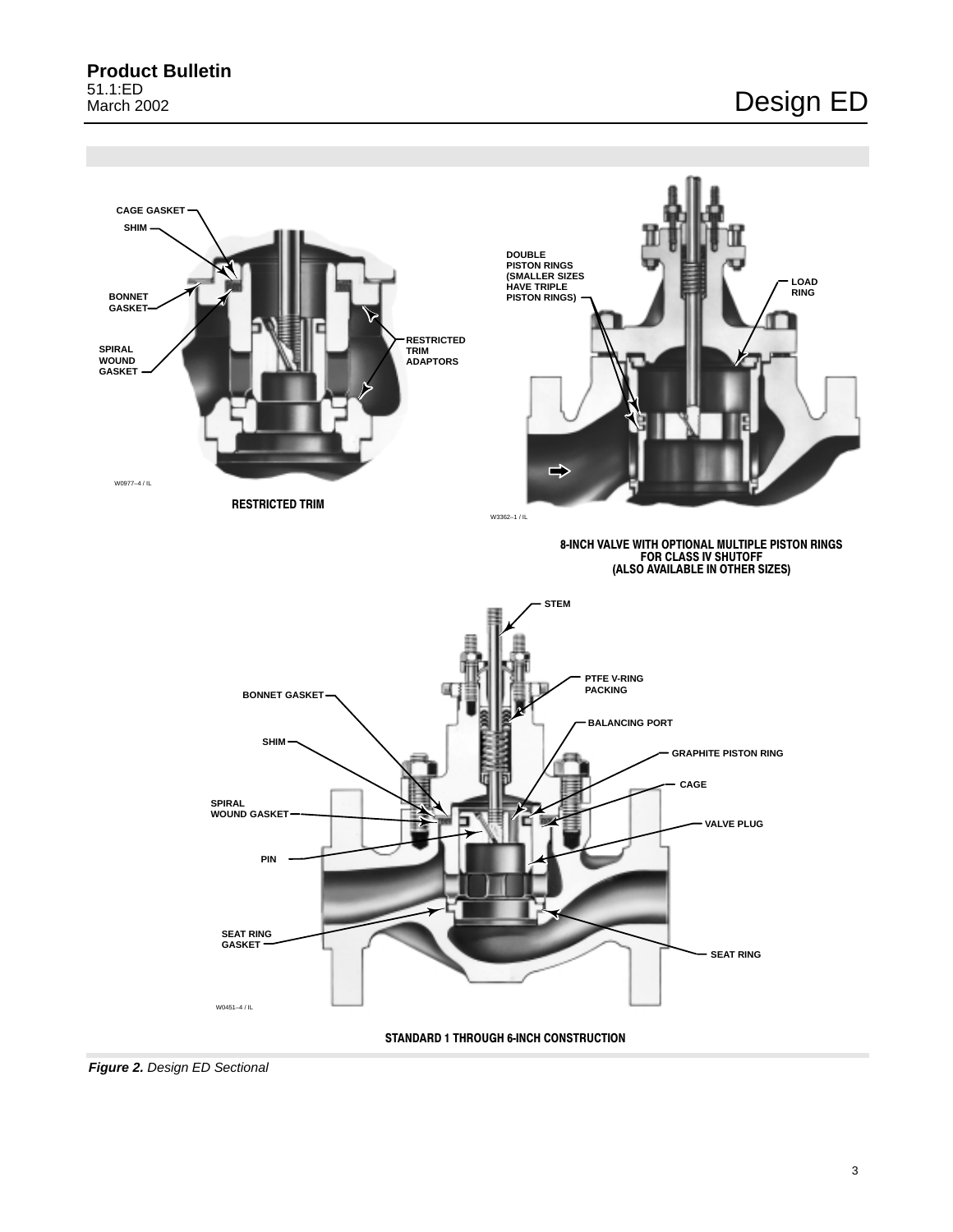<span id="page-3-0"></span>



**Figure 3.** Design EAD Sectional

**Figure 4.** Design EDR Sectional





**Figure 5.** Typical Valve with WhisperFlo Aerodynamic Trim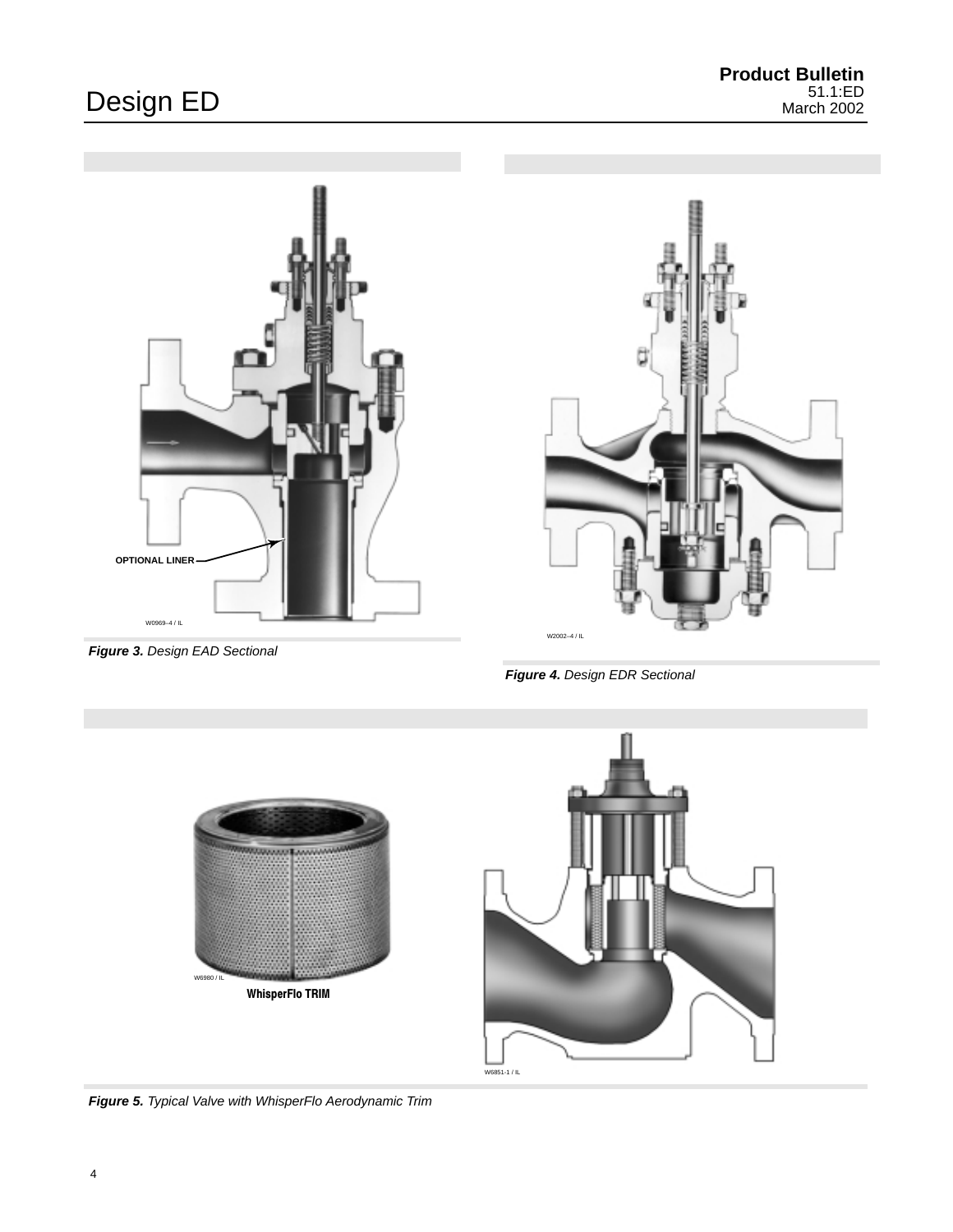#### <span id="page-4-0"></span>**Table 1.** C-seal Shutoff Classification

| <b>VALVE DESIGN</b> | <b>VALVE SIZE</b> |       | <b>PORT DIAMETER</b> | <b>CAGE STYLE</b>                              | <b>ANSI LEAKAGE</b>                                                     |
|---------------------|-------------------|-------|----------------------|------------------------------------------------|-------------------------------------------------------------------------|
| (CLASS)             | <b>Inches</b>     | mm    | <b>Inches</b>        |                                                | <b>CLASS</b>                                                            |
|                     | $2 - 1/2$         | 73    | $2 - 7/8$            |                                                |                                                                         |
|                     | 3                 | 87.3  | $3 - 7/16$           | Eq. %, Linear, Whisper I, Cav III, 1 stage     |                                                                         |
|                     | 3                 | 73    | $2 - 7/8$            | Cav III, 2 stage                               | V to 593 $^{\circ}$ C (1100 $^{\circ}$ F)                               |
|                     | 4                 | 73    | $2 - 7/8$            |                                                | for port                                                                |
| Design ED           | 4                 | 73    | $2 - 7/8$            | Eq. %, Linear, Whisper I, Cav III, 1 stage     | diameters from 73<br>through 203.2 mm<br>(2-7/8 through 8-inch)<br>with |
| (Class 150-600)     |                   | 111.1 | $4 - 3/8$            |                                                |                                                                         |
|                     | 6                 | 136.5 | $5 - 3/8$            | Whisper III (A3, B3, C3, D3), Cav III, 2 stage |                                                                         |
|                     |                   | 177.8 |                      | Eq. %, Linear, Whisper I, Cav III, 1 stage     | optional C-seal trim]                                                   |
|                     |                   | 177.8 |                      | Cav III, 2 stage                               |                                                                         |
|                     | 8                 | 203.2 | 8                    | Eq. %, Linear, Whisper I, Cav III, 1 stage     |                                                                         |



**Figure 6.** C-seal Trim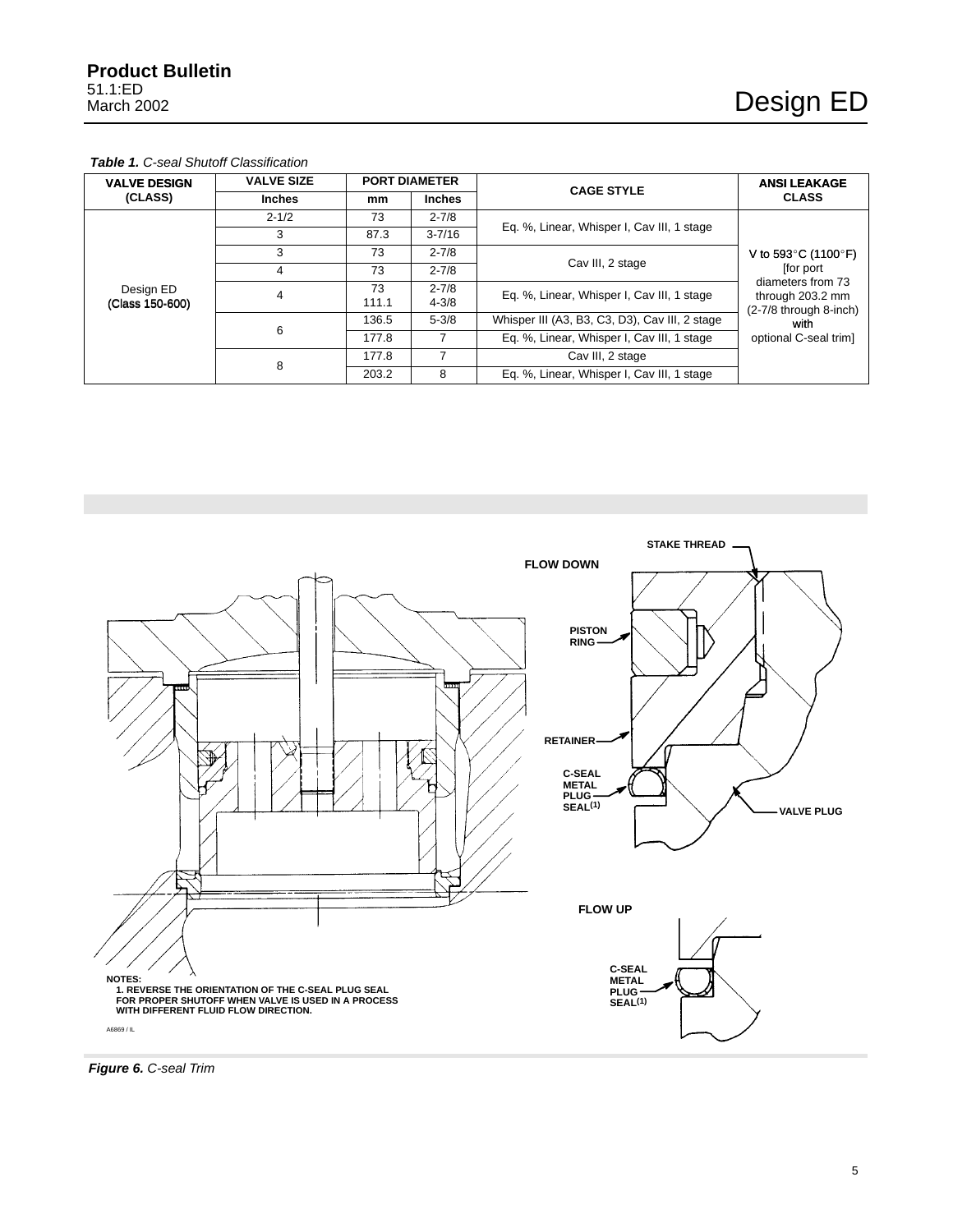|               |                                                                                                                                   | <b>VALVE BODY MATERIAL AND END CONNECTION STYLE(1)</b> |                                                                                         |           |                           |              |               |                |                   |                   |  |
|---------------|-----------------------------------------------------------------------------------------------------------------------------------|--------------------------------------------------------|-----------------------------------------------------------------------------------------|-----------|---------------------------|--------------|---------------|----------------|-------------------|-------------------|--|
| <b>DESIGN</b> | <b>VALVE</b><br>SIZE,<br><b>INCH</b>                                                                                              |                                                        | Carbon Steel, Alloy Steel, or Stainless Steel Valve Body<br><b>Cast Iron Valve Body</b> |           |                           |              |               |                |                   |                   |  |
|               |                                                                                                                                   | <b>Screwed</b>                                         | <b>RF or RTJ Flanged</b>                                                                |           |                           | <b>Butt-</b> | <b>Socket</b> | <b>Screwed</b> | Class 125         | Class 250         |  |
|               |                                                                                                                                   |                                                        | Class 150                                                                               | Class 300 | Class 600                 | welding      | Weld          |                | <b>FF Flanged</b> | <b>RF Flanged</b> |  |
|               | 1, $1 - 1/2$ , or $2$                                                                                                             | x                                                      | x                                                                                       | X         | X                         | X            | X             | X              | X                 |                   |  |
| ED            | $1 - 1/4$                                                                                                                         | X                                                      | $- - -$                                                                                 | - - -     | - - -                     | - - -        | - - -         | X              |                   |                   |  |
|               | $2-1/2$ , 3, 4, 6, or 8                                                                                                           | - - -                                                  | X                                                                                       | X         | X                         | X            | - - -         | - - -          | X                 | X                 |  |
| EAD           | 1 or $2$                                                                                                                          | - - -                                                  |                                                                                         | x         | $\checkmark$<br>$\lambda$ | X            | - - -         | - - -          | - - -             |                   |  |
|               | 3, 4, or 6                                                                                                                        | - - -                                                  | х                                                                                       | X         | X                         | X            | - - -         | - - -          |                   | - - -             |  |
|               | 1, 1-1/2, or 2                                                                                                                    | X                                                      | X                                                                                       | X         | X                         | X            | X             | X              | X                 | X                 |  |
| <b>EDR</b>    | $1 - 1/4$                                                                                                                         | X                                                      | $- - -$                                                                                 | - - -     | - - -                     | - - -        | - - -         | X              | $- - -$           |                   |  |
|               | $2 - 1/2$ , 3, or 4                                                                                                               | $- - -$                                                | Χ                                                                                       | X         | X                         | X            | - - -         | - - -          | X                 | X                 |  |
|               | $X =$ Available Construction.<br>1. End connection style abbreviations: FF - Flat Faced, RF - Raised Face, RTJ - Ring Type Joint. |                                                        |                                                                                         |           |                           |              |               |                |                   |                   |  |

<span id="page-5-0"></span>**Table 2.** Available Constructions

**C-seal Trim Description**

C-seal trim is available for valves with port diameters from 2-7/8 inches through 8 inches.

With C-seal trim, a balanced valve can achieve high-temperature, Class V shutoff. Because the C-seal plug seal is formed from metal (N07718 nickel alloy, Inconel 718) rather than an elastomer, a valve equipped with the C-seal trim can be applied in processes with a fluid temperature of up to  $593^{\circ}$ C  $(1100^{\circ}F)$ .

### **ENVIRO-SEAL and HIGH-SEAL Packing Systems**

ENVIRO-SEAL and HIGH-SEAL packing systems offer exceptional sealing capabilities. They easily install in your existing valves or can be purchased with new valves. These systems may help prevent the loss of process fluid. The longer operational life and reliability of these systems also reduces your maintenance costs and downtime.

For applications requiring compliance with environmental protection regulations, Fisher offers the unique ENVIRO-SEAL packing system (figure [7\)](#page-8-0) and, for service where the customer desires leak-free operations, Fisher offers a unique ENVIRO-SEAL bellows seal system (figure [8\).](#page-9-0) The patented emission control packing system keeps emission concentrations below the EPA 500 ppm requirement.

For a superior stem seal in applications that are not environmentally-sensitive, Fisher offers the HIGH-SEAL graphite packing system (figure [7\).](#page-8-0) The HIGH-SEAL packing system provides superior sealing at pressure/temperature ratings beyond ENVIRO-SEAL limits. ENVIRO-SEAL systems may also be applied for superior stem sealing in higher pressure/temperature applications not requiring EPA compliance.

ENVIRO-SEAL packing systems, available with PTFE, graphite, or Duplex packing, and the HIGH-SEAL graphite packing system feature live-loading and unique packing-ring arrangements for long-term, consistent sealing performance.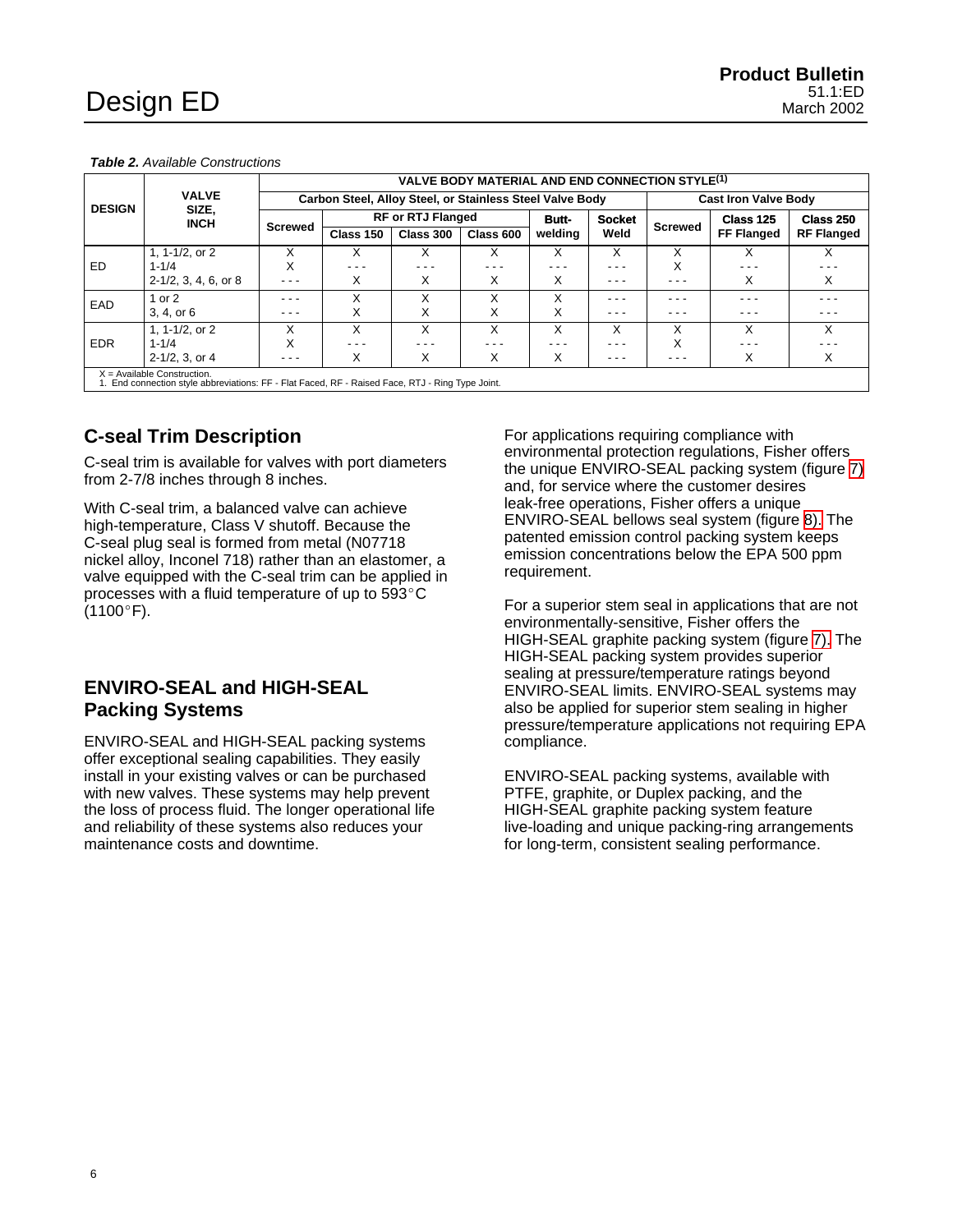### <span id="page-6-0"></span>Table 3. Typical Combinations of Metal Trim Parts<sup>(1)</sup> for all Valves

Except Those for NACE Specification, Whisper Trim III, and WhisperFlo Cages

| <b>Trim Designation</b>                                                                                                                   | <b>Valve Plug</b>                                                                                  | Cage                                             | <b>Seat Ring</b>                                                                   | Liner (Design<br><b>EAD Valve Only)</b> |
|-------------------------------------------------------------------------------------------------------------------------------------------|----------------------------------------------------------------------------------------------------|--------------------------------------------------|------------------------------------------------------------------------------------|-----------------------------------------|
| 1 (standard for Design ED, EAD,<br>and EDR in all valve body materials<br>except CF8M)                                                    | S41600<br>hardened to<br>38 HRC                                                                    | CB7Cu-1<br>hardened to<br>40 HRC                 | S41600 or<br>$CA15(2)$ (410 stainless<br>steel), both hardened to<br><b>38 HRC</b> | S41600<br>hardened to<br>38 HRC         |
| 3 and $3H^{(3)}$                                                                                                                          | S31600<br>with seat and guide hard faced with<br>CoCr-A hardfacing alloy                           | R30006 (alloy 6)                                 | R30006 (alloy 6)                                                                   |                                         |
| 4                                                                                                                                         | S31600                                                                                             | CB7Cu-1<br>hardened to<br>40 HRC                 | S31600                                                                             | S31600                                  |
| 27                                                                                                                                        | S31600 with seat and guide<br>hard faced with CoCr-A hardfacing alloy                              | CF8M<br>with electroless                         | R30006 (alloy 6)                                                                   |                                         |
| 28                                                                                                                                        | S31600 with seat hard faced<br>with CoCr-A hardfacing alloy                                        | nickel coating (ENC)                             |                                                                                    |                                         |
| 29 (standard for CF8M<br>bodies in all designs)                                                                                           | S31600                                                                                             | CF8M<br>with electroless<br>nickel coating (ENC) | S31600                                                                             | S31600                                  |
| 37 and $37H^{(3)}$                                                                                                                        | S31600<br>with seat and quide<br>hard faced with CoCr-A hardfacing alloy                           | CB7Cu-1<br>hardened to<br>40 HRC                 | R30006 (alloy 6)                                                                   |                                         |
| CA15 is used for 6- and 8-inch full-size and restricted-trim valves.<br>3. Trims 3H and 37H have clearances for high-temperature service. | 1. Nonferrous-alloy combinations are also available. Consult your Fisher sales office for details. |                                                  |                                                                                    |                                         |

**Table 4.** Whisper Trim III Metal Trim Part Materials and Body/Trim Temperature Capabilities (6-inch Design ED only)

| <b>TRIM</b><br><b>DESIGNA-</b>                       | <b>VALVE</b>                                                                                                                                                                                               | <b>CAGE</b>                                           | <b>CAGE</b><br><b>RETAINER</b>                                             | <b>BAFFLE</b><br>(FOR LEVEL<br><b>D3 CAGE</b><br>ONLY) | <b>SEAT</b>                                                            | <b>BODY, BONNET</b>                                                 |              |              | <b>MATERIAL</b><br><b>TEMPERATURE</b><br><b>CAPABILITY</b> |      |
|------------------------------------------------------|------------------------------------------------------------------------------------------------------------------------------------------------------------------------------------------------------------|-------------------------------------------------------|----------------------------------------------------------------------------|--------------------------------------------------------|------------------------------------------------------------------------|---------------------------------------------------------------------|--------------|--------------|------------------------------------------------------------|------|
| <b>TION</b>                                          | <b>PLUG</b>                                                                                                                                                                                                |                                                       |                                                                            |                                                        | <b>RING</b>                                                            | <b>&amp; BONNET SPACER</b>                                          | $^{\circ}$ C |              | $\circ$ F                                                  |      |
|                                                      |                                                                                                                                                                                                            |                                                       |                                                                            |                                                        |                                                                        |                                                                     | Min          | Max          | Min                                                        | Max  |
| 301 (standard<br>for all body<br>materials<br>except | S17400<br>hardened to<br>40 HRC                                                                                                                                                                            | S41600<br>hardened to<br>38 HRC                       | Carbon steel<br><b>NACE</b> with<br>electroless<br>nickel coating          | <b>Steel</b>                                           | 410 SST<br>hardened to<br>38 HRC                                       | <b>WCC carbon steel</b><br>or WC9 chrome<br>moly steel              | $-29$        | 343          | $-20$                                                      | 650  |
| S31600)                                              |                                                                                                                                                                                                            |                                                       | (ENC)                                                                      |                                                        |                                                                        | CF8M (316 SST)                                                      | $-29$        | 163          | $-20$                                                      | 325  |
| 301A                                                 | S17400<br>hardened to<br>40 HRC                                                                                                                                                                            | S41600                                                | WCC Ion<br>Nitrided                                                        | <b>Steel</b>                                           | S41600                                                                 | WCC carbon steel<br>or WC9 chrome molv<br>steel                     | 232          | 427          | 450                                                        | 800  |
| 304                                                  | S31600 with<br>seat and quide<br>hard faced with                                                                                                                                                           | S41600<br>hardened to                                 | Carbon steel<br><b>NACE with</b><br>electroless                            | Steel                                                  | S31600 with<br>seat hard<br>faced with                                 | WCC carbon steel,<br>WC9 chrome moly steel                          | $-29$        | 343          | $-20$                                                      | 650  |
|                                                      | CoCr-A hard-<br>facing alloy                                                                                                                                                                               | 38 HRC                                                | nickel coating<br>(ENC)                                                    | CoCr-A hard-<br>facing alloy                           | CF8M (316 SST)                                                         | $-29$                                                               | 177          | $-20$        | 350                                                        |      |
| 313<br>(NACE<br>compatible $(1)$                     | S31600 with<br>seat and quide<br>hard faced with<br>CoCr-A hard-<br>facing alloy                                                                                                                           | S31600 with<br>electroless<br>nickel coating<br>(ENC) | Carbon steel<br><b>NACE</b> with<br>electroless<br>nickel coating<br>(ENC) | Steel                                                  | S31600 with<br>seat hard<br>faced with<br>CoCr-A hard-<br>facing alloy | WCC carbon steel.<br>WC9 chrome moly<br>steel. or<br>CF8M (316 SST) | $-29$        | 343          | $-20$                                                      | 650  |
| 315                                                  | S31600 with<br>seat and quide<br>hard faced with                                                                                                                                                           | Electrolized<br>316 SST                               | Electrolized<br>316 SST                                                    | S31600                                                 | S31600 with<br>seat hard<br>faced with                                 | WCC carbon steel or<br>WC9 chrome moly steel                        | $-29$        | 260          | $-20$                                                      | 500  |
|                                                      | CoCr-A hard-<br>facing alloy                                                                                                                                                                               |                                                       | CoCr-A hard-<br>facing alloy                                               | CF8M (316 SST)                                         | $-198$                                                                 | $537^{(2)}$                                                         | $-325$       | $1000^{(2)}$ |                                                            |      |
| 318                                                  | S31600 with<br>seat and guide                                                                                                                                                                              | WC9/lon                                               |                                                                            |                                                        | S31600<br>with seat                                                    | <b>WCC carbon steel</b>                                             | -29          | 427          | $-20$                                                      | 800  |
|                                                      | hard-faced<br>with CoCr-A                                                                                                                                                                                  | Nitrided                                              | WC9 Ion Nitrided WC9                                                       |                                                        | hard-faced<br>with CoCr-A                                              | WC9 chrome moly steel                                               | $-29$        | 566          | $-20$                                                      | 1050 |
|                                                      | 1. Level D3 cage cannot be certified to NACE. Use 316/ENC cage retainer instead.<br>2. May be used up to 593°C (1100°F) if manufacturing process controls carbon content to 0.04% minimum or 0.08% maximum |                                                       |                                                                            |                                                        |                                                                        |                                                                     |              |              |                                                            |      |

2. May be used up to 593°C (1100°F) if manufacturing process controls carbon content to 0.04% minimum or 0.08% maximum.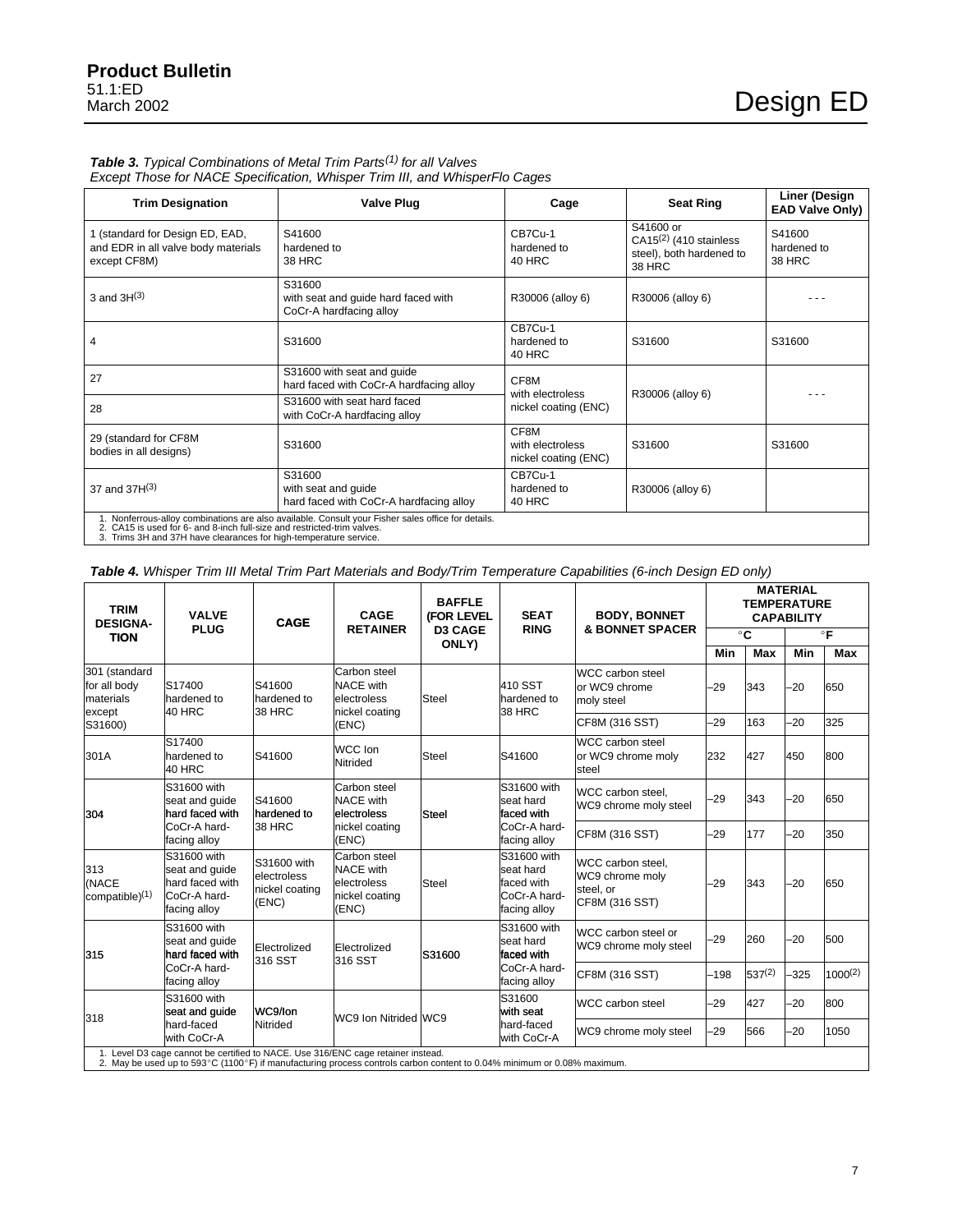| <b>TRIM</b>     |             | <b>VALVE</b><br><b>VALVE</b>      |                    | CAGE                |              |              |            | <b>MATERIAL TEMPERATURE CAPABILITY</b> |      |
|-----------------|-------------|-----------------------------------|--------------------|---------------------|--------------|--------------|------------|----------------------------------------|------|
| <b>DESIGNA-</b> | <b>BODY</b> | <b>PLUG</b>                       | <b>CAGE</b>        | <b>RETAINER</b>     | <b>SEAT</b>  | $^{\circ}$ C |            | $\circ$ F                              |      |
| <b>TION</b>     |             |                                   |                    |                     |              | <b>Min</b>   | <b>Max</b> | Min                                    | Max  |
| 901             | <b>WCC</b>  | S41600                            | S41000             | <b>WCC ENC</b>      | S41600       | $-29$        | 343        | $-20$                                  | 650  |
| 902             | <b>WCC</b>  | S31600/CoCrA<br>Seat and<br>Guide | S41000             | <b>WCC ENC</b>      | S31600/CoCrA | $-29$        | 343        | $-20$                                  | 650  |
| 915             | <b>WCC</b>  | S31600/CoCrA<br>Seat and<br>Guide | S41000/Nitride     | <b>WCC/Nitride</b>  | S31600/CoCrA | 343          | 427        | 650                                    | 800  |
| 916             | WC9         | S31600/CoCrA<br>Seat and<br>Guide | S41000/Nitride     | WC9/Nitride         | S31600/CoCrA | 343          | 538        | 650                                    | 1000 |
| 926             | <b>WCC</b>  | S31600/CoCrA<br>Seat and<br>Guide | <b>S41000 NACE</b> | <b>WCC/NACE/ENC</b> | S31600/CoCrA | $-29$        | 343        | $-20$                                  | 650  |
| 936             | 316<br>CF8M | S31600/CoCrA<br>Seat and<br>Guide | S31603/CRCT        | S31600/ENC          | S31600/CoCrA | $-198$       | 343        | $-325$                                 | 650  |
| 946             | 316<br>CF8M | S31600/CoCrA<br>Seat and<br>Guide | S31603/CRCT        | S31600/Nitride      | S31600/CoCrA | 343          | 538        | 650                                    | 1000 |

<span id="page-7-0"></span>**Table 5.** WhisperFlo Metal Trim Part Materials and Valve Body/Trim Temperature Capabilities (4- and 6-inch Design ED only)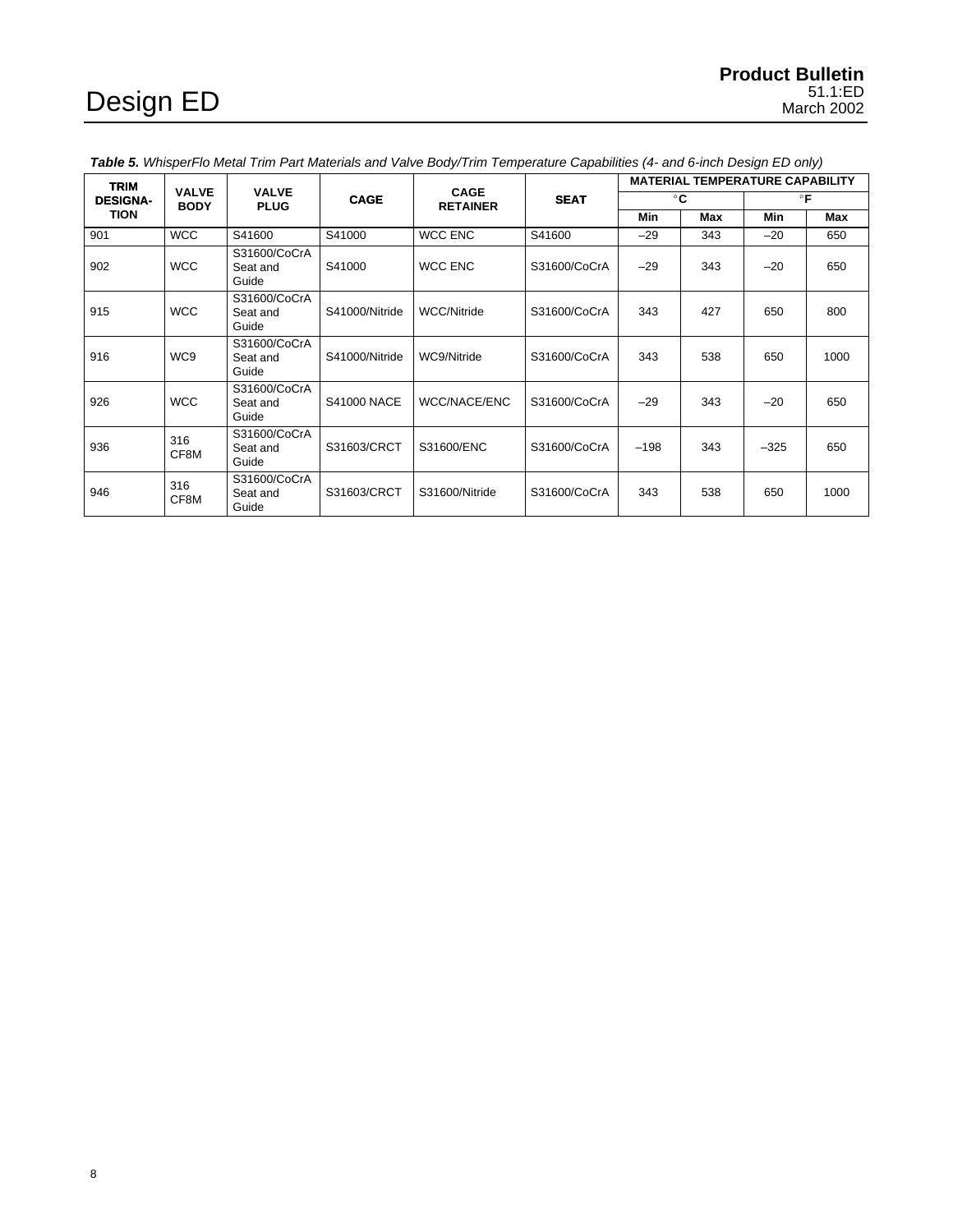<span id="page-8-0"></span>

**Figure 7.** ENVIRO-SEAL and HIGH-SEAL Packing Systems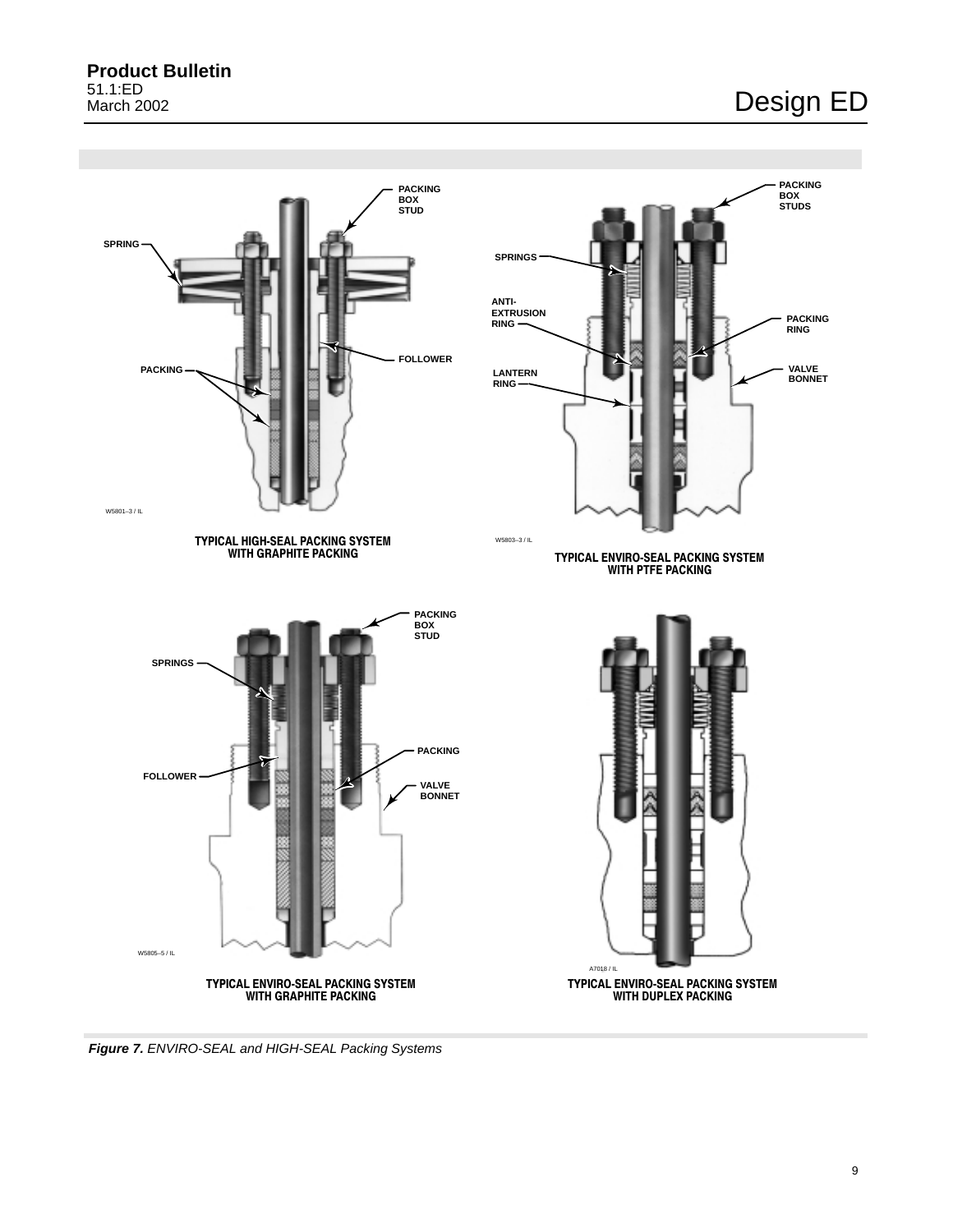<span id="page-9-0"></span>

W5852–1 / IL

**Figure 8.** Cutaway of ENVIRO-SEAL Bellows Seal Bonnet and Internal Shroud, Showing Bellows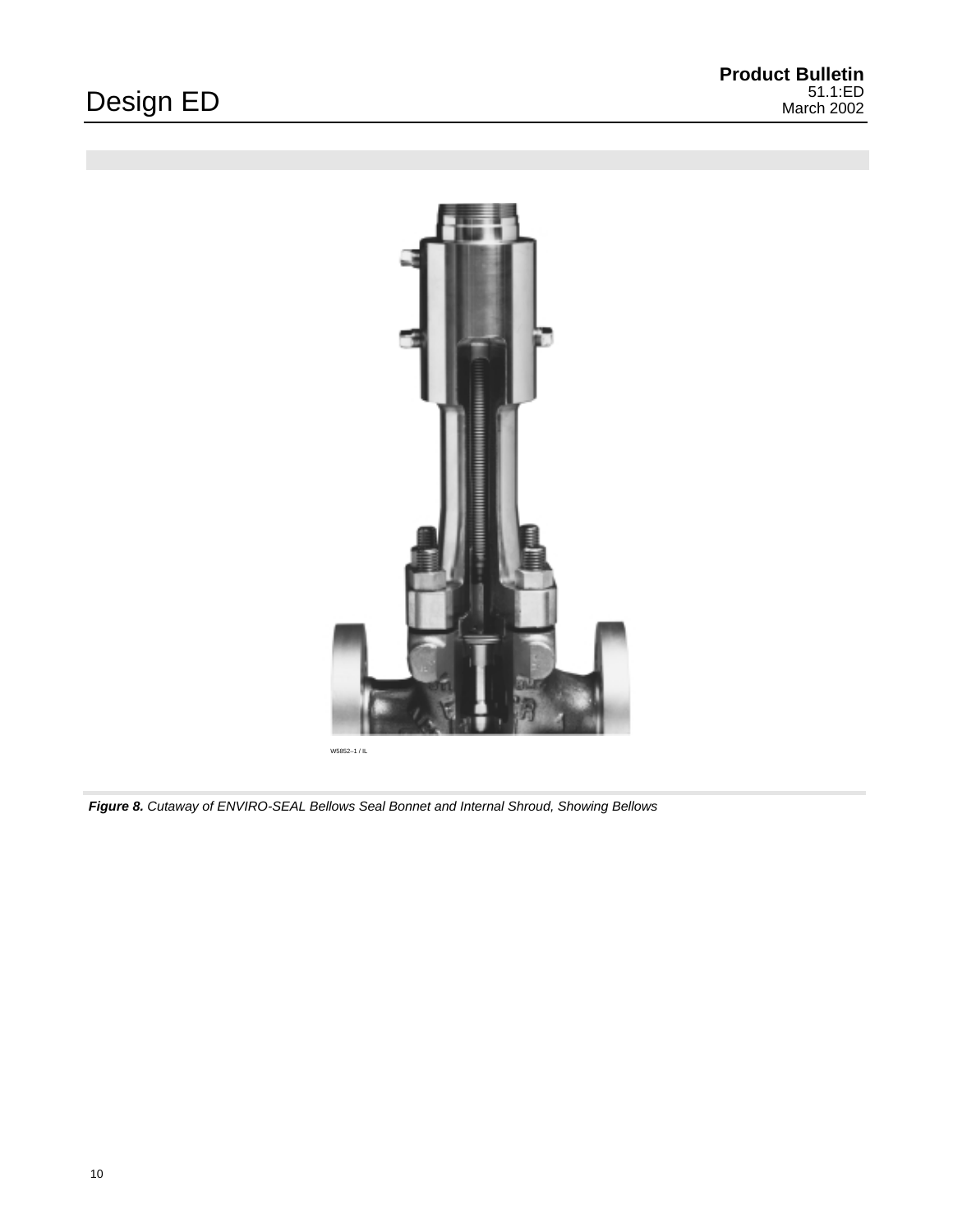### <span id="page-10-0"></span>**Table 6.** Materials and Temperature Limits for All Other Parts

|                                                                                                                                                                                                                                                                                                                                                                                                                                                             |                            |                      | <b>MATERIAL TEMPERATURE CAPABILITY</b>                    |                       |                         |                     |                                               |              |
|-------------------------------------------------------------------------------------------------------------------------------------------------------------------------------------------------------------------------------------------------------------------------------------------------------------------------------------------------------------------------------------------------------------------------------------------------------------|----------------------------|----------------------|-----------------------------------------------------------|-----------------------|-------------------------|---------------------|-----------------------------------------------|--------------|
|                                                                                                                                                                                                                                                                                                                                                                                                                                                             | <b>PART</b>                |                      | <b>MATERIAL</b>                                           |                       | °C                      |                     | $\circ$ F                                     |              |
|                                                                                                                                                                                                                                                                                                                                                                                                                                                             |                            |                      |                                                           |                       | Min                     | Max                 | Min                                           | Max          |
|                                                                                                                                                                                                                                                                                                                                                                                                                                                             | Cast iron valve<br>body    | Cap screws           | Steel SAE Grade 5                                         |                       | $-29$                   | 232                 | $-20$                                         | 450          |
|                                                                                                                                                                                                                                                                                                                                                                                                                                                             | WCC, or WC9                | <b>Studs</b>         | Steel SA-193-B7                                           |                       |                         |                     |                                               |              |
|                                                                                                                                                                                                                                                                                                                                                                                                                                                             | valve body                 | <b>Nuts</b>          | Steel SA-194-2H                                           |                       | -29                     | $427^{(1)}$         | -20                                           | $800^{(1)}$  |
|                                                                                                                                                                                                                                                                                                                                                                                                                                                             | LCC/HT valve               | <b>Studs</b>         | Steel SA-193-B7                                           |                       | -46                     |                     |                                               |              |
| Body-to-bonnet<br>bolting. See                                                                                                                                                                                                                                                                                                                                                                                                                              | body                       | <b>Nuts</b>          | Steel SA-194-2H                                           |                       |                         | $343^{(1)}$         | -50                                           | $650^{(1)}$  |
| table 12                                                                                                                                                                                                                                                                                                                                                                                                                                                    |                            | <b>Studs</b>         | Steel SA-193-B16                                          |                       |                         |                     |                                               |              |
| for NACE<br>bolting                                                                                                                                                                                                                                                                                                                                                                                                                                         | WC9 valve body             | <b>Nuts</b>          | Steel SA-194-7                                            |                       | $-29$                   | $566^{(1)}$         | -20                                           | $1050^{(1)}$ |
| materials                                                                                                                                                                                                                                                                                                                                                                                                                                                   |                            | Studs                | Steel SA-193-B7 (NACE [non-exposed bolting])              |                       |                         |                     |                                               |              |
| and<br>temperature                                                                                                                                                                                                                                                                                                                                                                                                                                          |                            | <b>Nuts</b>          | Steel SA-194-2H (NACE [non-exposed bolting])              |                       | -48                     | $427^{(1)}$         | -55                                           | $800^{(1)}$  |
| limits                                                                                                                                                                                                                                                                                                                                                                                                                                                      | CF8M                       | Studs                | 304 stainless steel SA-320-B8                             |                       | These<br>materials      | $-198$              | These<br>materials<br>not limiting<br>factors |              |
|                                                                                                                                                                                                                                                                                                                                                                                                                                                             | (316 SST)<br>valve body    | <b>Nuts</b>          | 304 stainless steel SA-194-8                              |                       | not limiting<br>factors |                     |                                               | $-325$       |
|                                                                                                                                                                                                                                                                                                                                                                                                                                                             |                            | Studs                | 316 stainless steel SA-193-B8M (strain hardened)          |                       | $-198^{(2)}$            | $427^{(1)}$         | $-325^{(2)}$                                  | $800^{(1)}$  |
|                                                                                                                                                                                                                                                                                                                                                                                                                                                             |                            | <b>Nuts</b>          | 316 stainless steel SA-194-8M                             |                       |                         |                     |                                               |              |
|                                                                                                                                                                                                                                                                                                                                                                                                                                                             |                            |                      | Graphite (FMS 17F27)                                      | Oxidizing service     | $-46^{(3)}$             | 427                 | $-50^{(3)}$                                   | 800          |
| Piston ring                                                                                                                                                                                                                                                                                                                                                                                                                                                 |                            |                      |                                                           | Non-oxidizing service | $-46^{(3)}$             | 482                 | $-50^{(3)}$                                   | 900          |
|                                                                                                                                                                                                                                                                                                                                                                                                                                                             |                            |                      | Graphite (FMS17F39)                                       | Oxidizing service     | $-46^{(3)}$             | 560                 | $-50^{(3)}$                                   | 1000         |
|                                                                                                                                                                                                                                                                                                                                                                                                                                                             |                            |                      |                                                           | Non-oxidizing service | $-46^{(3)}$             | 593                 | $-50^{(3)}$                                   | 1100         |
| Valve plug stem                                                                                                                                                                                                                                                                                                                                                                                                                                             | S31600 (S20910, NACE Std.) |                      |                                                           |                       |                         |                     |                                               |              |
| Pin (Design ED or EAD valve only)                                                                                                                                                                                                                                                                                                                                                                                                                           |                            |                      | S31600                                                    |                       | $-198^{(2)}$            | 593                 | $-325^{(2)}$                                  | 1100         |
| Castle nut and cotter pin (Design EDR valve only)                                                                                                                                                                                                                                                                                                                                                                                                           |                            | 18-8 stainless steel |                                                           |                       |                         |                     |                                               |              |
|                                                                                                                                                                                                                                                                                                                                                                                                                                                             |                            | S17400               | $-101$                                                    | 316                   | $-150$                  | 600                 |                                               |              |
| Load ring (8 inch Design ED valve only)                                                                                                                                                                                                                                                                                                                                                                                                                     |                            |                      | Inconel                                                   | $-254$                | 593                     | $-425$              | 1100                                          |              |
|                                                                                                                                                                                                                                                                                                                                                                                                                                                             |                            |                      | N05500 (K-Monel)                                          | $-204$                | 260                     | $-400$              | 500                                           |              |
|                                                                                                                                                                                                                                                                                                                                                                                                                                                             |                            |                      | Cast iron                                                 | $-73$                 | 232                     | $-100$              | 450                                           |              |
| Restricted trim adaptors                                                                                                                                                                                                                                                                                                                                                                                                                                    |                            |                      | <b>WCC</b> steel                                          | $-29$                 | 427                     | $-20$               | 800                                           |              |
|                                                                                                                                                                                                                                                                                                                                                                                                                                                             |                            |                      | S31600                                                    | $-198(2)$             | 593                     | $-325^{(2)}$        | 1100                                          |              |
|                                                                                                                                                                                                                                                                                                                                                                                                                                                             |                            |                      | FGM (standard)                                            | $-198$                | $593^{(4)}$             | $-325$              | $1100^{(4)}$                                  |              |
| Seat ring, bonnet and cage gaskets                                                                                                                                                                                                                                                                                                                                                                                                                          |                            |                      | PTFE-coated Monel                                         | $-73$                 | 149                     | $-100$              | 300                                           |              |
|                                                                                                                                                                                                                                                                                                                                                                                                                                                             |                            |                      | Inconel 600/graphite (FGM-standard)                       | $-198$                | $593^{(4)}$             | $-325$              | $1100^{(4)}$                                  |              |
| Spiral wound gaskets                                                                                                                                                                                                                                                                                                                                                                                                                                        |                            |                      | N04400 (Monel)/composition                                |                       | $-73$                   | 232                 | $-100$                                        | 450          |
| Shim                                                                                                                                                                                                                                                                                                                                                                                                                                                        |                            |                      | S31600                                                    |                       |                         |                     | These materials not                           |              |
|                                                                                                                                                                                                                                                                                                                                                                                                                                                             |                            |                      | N04400 (Monel)                                            |                       |                         |                     | limiting factors                              |              |
|                                                                                                                                                                                                                                                                                                                                                                                                                                                             |                            |                      | PTFE V-ring                                               |                       | $-40$                   | 232                 | $-40$                                         | 450          |
| Packing (temperatures shown are                                                                                                                                                                                                                                                                                                                                                                                                                             |                            |                      | PTFE/composition                                          |                       | $-73$                   | 232                 | $-100$                                        | 450          |
| material temperature capabilities).<br>See table 8 for proper bonnet selection.                                                                                                                                                                                                                                                                                                                                                                             |                            |                      | Graphite ribbon/filament                                  |                       | $-198$                  | $538^{(6)}$         | $-325$                                        | $1000^{(6)}$ |
|                                                                                                                                                                                                                                                                                                                                                                                                                                                             |                            |                      | Graphite ribbon for high-temperature<br>oxidizing service |                       | 371                     | 649                 | 700                                           | 1200         |
| Packing flange, studs and nuts when<br>used with standard bonnet                                                                                                                                                                                                                                                                                                                                                                                            |                            |                      | S31600                                                    |                       | $-198(2)$               | $593^{(1)}$         | –325(2)                                       | $1100^{(1)}$ |
| Packing follower, and packing spring <sup>(5)</sup><br>or lantern ring                                                                                                                                                                                                                                                                                                                                                                                      |                            | S31600               |                                                           | $-198^{(2)}$          | 593                     | –325 <sup>(2)</sup> | 1100                                          |              |
| Packing box ring                                                                                                                                                                                                                                                                                                                                                                                                                                            | S31600                     |                      |                                                           |                       |                         |                     |                                               |              |
| Extension                                                                                                                                                                                                                                                                                                                                                                                                                                                   | <b>Trims 1 &amp; 4</b>     |                      | S41600                                                    |                       | $-29$                   | 427                 | -20                                           | 800          |
| bonnet<br>bushing                                                                                                                                                                                                                                                                                                                                                                                                                                           | Other trims                |                      | S31600                                                    |                       | $-198^{(2)}$            | 427                 | $-325^{(2)}$                                  | 800          |
| 1. Lubricated nuts are standard.<br>2. May be used down to -254°C (-425°F) if manufacturing process includes Charpy impact test.<br>3. This minimum is due to thermal expansion differential between piston ring and cage at low temperatures.<br>4. Except 427°C (800°F) on oxidizing service.<br>5. Spring is used only with single PTFE V-ring packing; lantern ring replaces spring in other packings.<br>6. Except 371°C (700°F) on oxidizing service. |                            |                      |                                                           |                       |                         |                     |                                               |              |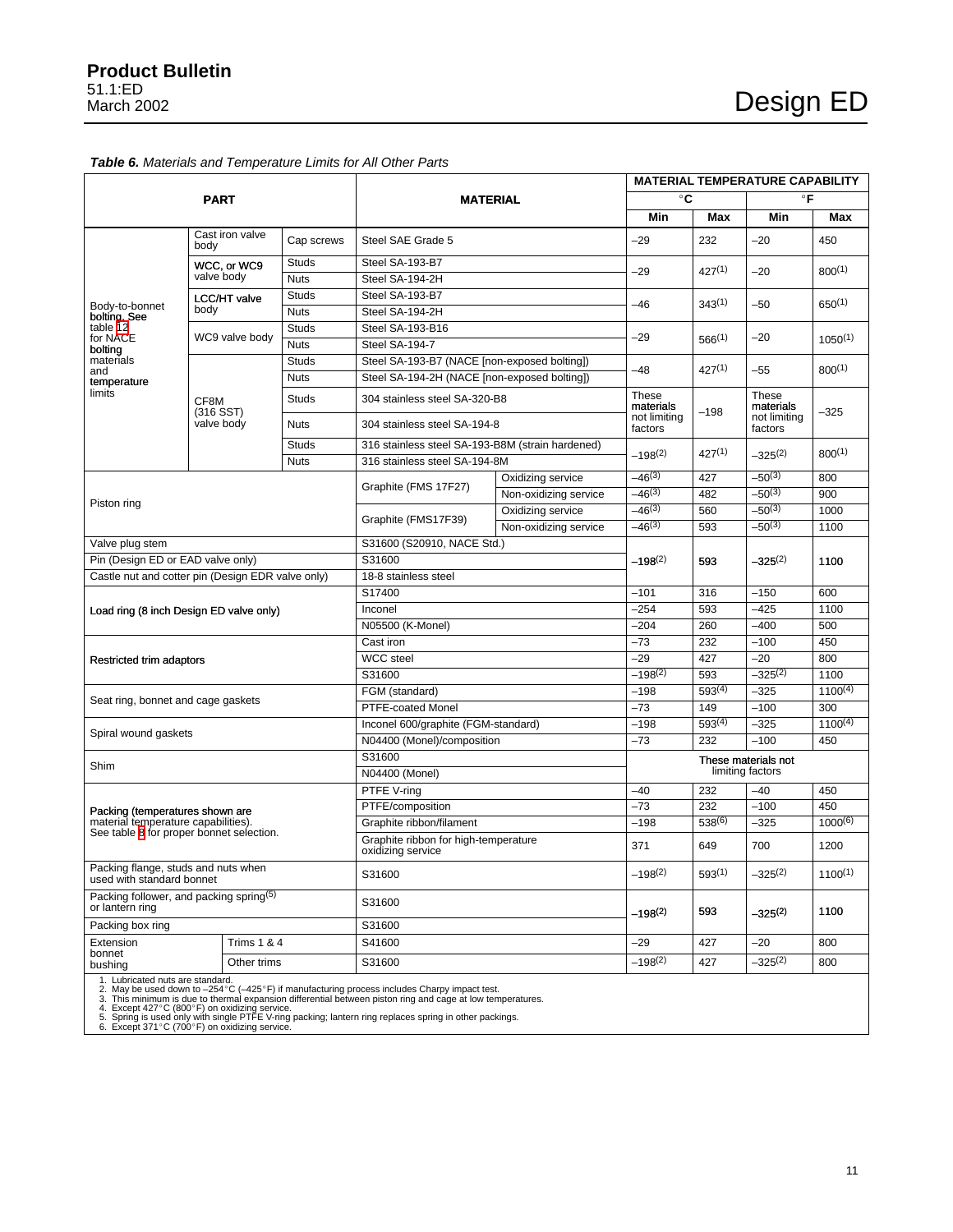<span id="page-11-0"></span>

B1470–7 / IL

**Figure 9.** Typical Trim Used for All Valves Except 4- and 6-Inch Design ED with Whisper Trim III Cage and WhisperFlo Cage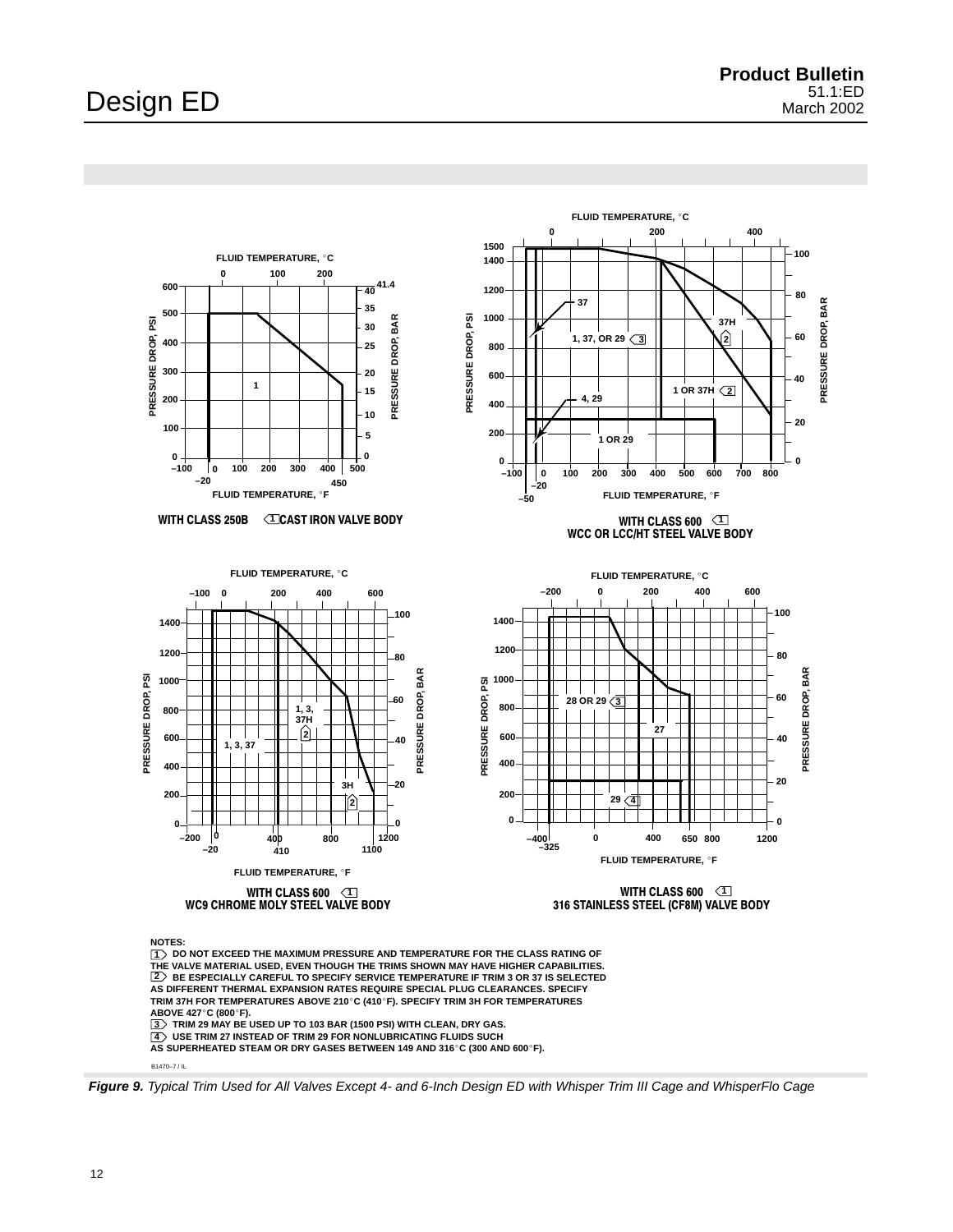<span id="page-12-0"></span>

**Figure 10.** Whisper Trim III Cage in 6-Inch Design ED Valve



**Figure 11.** Typical Trim Used for 6-Inch Design ED Valves with Whisper Trim III Cages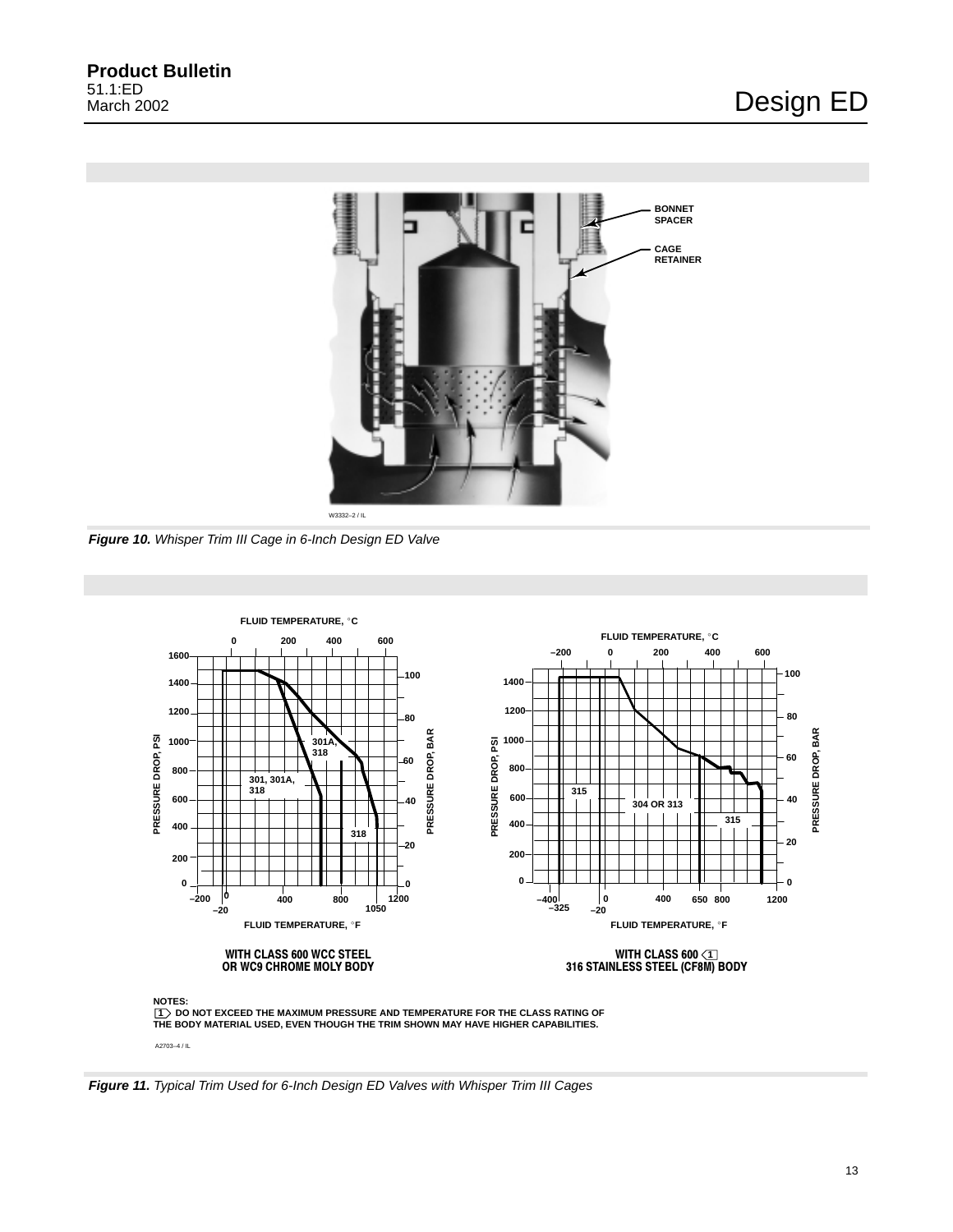### <span id="page-13-0"></span>Table 7. Valve Body/Trim Temperature Capabilities<sup>(1)</sup> For All Valves

Except 6-Inch Design ED with Whisper Trim III Cage and 4- and 6-Inch Design ED with WhisperFlo Cage

| <b>VALVE BODY/BONNET(2)</b>                                                                                                                                                                                                                     | <b>TRIM</b>        | <b>VALVE SIZE AND DESIGN</b>           |              | <b>MATERIAL</b><br><b>TEMPERATURE</b><br><b>CAPABILITY</b> |              |      |  |  |
|-------------------------------------------------------------------------------------------------------------------------------------------------------------------------------------------------------------------------------------------------|--------------------|----------------------------------------|--------------|------------------------------------------------------------|--------------|------|--|--|
| <b>MATERIAL</b>                                                                                                                                                                                                                                 | <b>DESIGNATION</b> |                                        | $^{\circ}$ C |                                                            | $^{\circ}$ F |      |  |  |
|                                                                                                                                                                                                                                                 |                    |                                        | Min          | Max                                                        | Min          | Max  |  |  |
|                                                                                                                                                                                                                                                 | 1, 3, 27, or 29    | All                                    | $-29$        | 232                                                        | $-20$        | 450  |  |  |
| Cast iron                                                                                                                                                                                                                                       | 37                 | All                                    | $-29$        | 210                                                        | $-20$        | 410  |  |  |
|                                                                                                                                                                                                                                                 | 37H                | All                                    | 210          | 232                                                        | 410          | 450  |  |  |
|                                                                                                                                                                                                                                                 | $\mathbf{1}$       | All                                    | $-29$        | 427                                                        | $-20$        | 800  |  |  |
| <b>WCC</b> steel                                                                                                                                                                                                                                | 29                 | All                                    | $-29$        | 316                                                        | $-20$        | 600  |  |  |
|                                                                                                                                                                                                                                                 | 37                 | All                                    | $-29$        | 210                                                        | $-20$        | 410  |  |  |
|                                                                                                                                                                                                                                                 | 37H                | All                                    | 210          | 427                                                        | 410          | 800  |  |  |
|                                                                                                                                                                                                                                                 | 1 or 3             | All                                    | $-29$        | 427                                                        | $-20$        | 800  |  |  |
|                                                                                                                                                                                                                                                 | 27                 | All                                    | $-29$        | 343                                                        | $-20$        | 650  |  |  |
| WC9 chrome moly                                                                                                                                                                                                                                 | 29                 | All                                    | $-29$        | 238                                                        | $-20$        | 460  |  |  |
| steel                                                                                                                                                                                                                                           | 37                 | All                                    | $-29$        | 210                                                        | $-20$        | 410  |  |  |
|                                                                                                                                                                                                                                                 | 3H                 | All                                    | 427          | 566                                                        | 800          | 1050 |  |  |
|                                                                                                                                                                                                                                                 | 37H                | All                                    | 210          | 427                                                        | 410          | 800  |  |  |
|                                                                                                                                                                                                                                                 |                    | 2 inch in all designs                  | $-29$        | 316                                                        | $-20$        | 600  |  |  |
|                                                                                                                                                                                                                                                 |                    | All sizes except 2 inch in all designs | $-29$        | 343                                                        | $-20$        | 650  |  |  |
| LCC/HT steel                                                                                                                                                                                                                                    | $\overline{4}$     | All                                    | $-46$        | 210                                                        | $-50$        | 410  |  |  |
|                                                                                                                                                                                                                                                 | 29                 | All                                    | $-46$        | 316                                                        | $-50$        | 600  |  |  |
|                                                                                                                                                                                                                                                 | 37                 | All                                    | $-46$        | 210                                                        | $-50$        | 410  |  |  |
|                                                                                                                                                                                                                                                 | 37H                | All                                    | 210          | 343                                                        | 410          | 650  |  |  |
|                                                                                                                                                                                                                                                 | 27                 | All                                    | $-198^{(3)}$ | 343                                                        | $-325^{(3)}$ | 650  |  |  |
| CF8M (316<br>stainless steel)                                                                                                                                                                                                                   | 28                 | All                                    | $-198^{(3)}$ | 149                                                        | $-325^{(3)}$ | 300  |  |  |
|                                                                                                                                                                                                                                                 | 29                 | All                                    | $-198^{(3)}$ | 316                                                        | $-325^{(3)}$ | 600  |  |  |
| 1. For metal trim parts only. Restricted trim and full-sized limits are the same.<br>2. Same material also used for bottom flange, if required.<br>3. May be used down to -254°C (-425°F) if manufacturing process includes Charpy impact test. |                    |                                        |              |                                                            |              |      |  |  |

DESERTE W7065 / IL

**Figure 12.** WhisperFlo Cage in 4- and 6-Inch Design ED Valve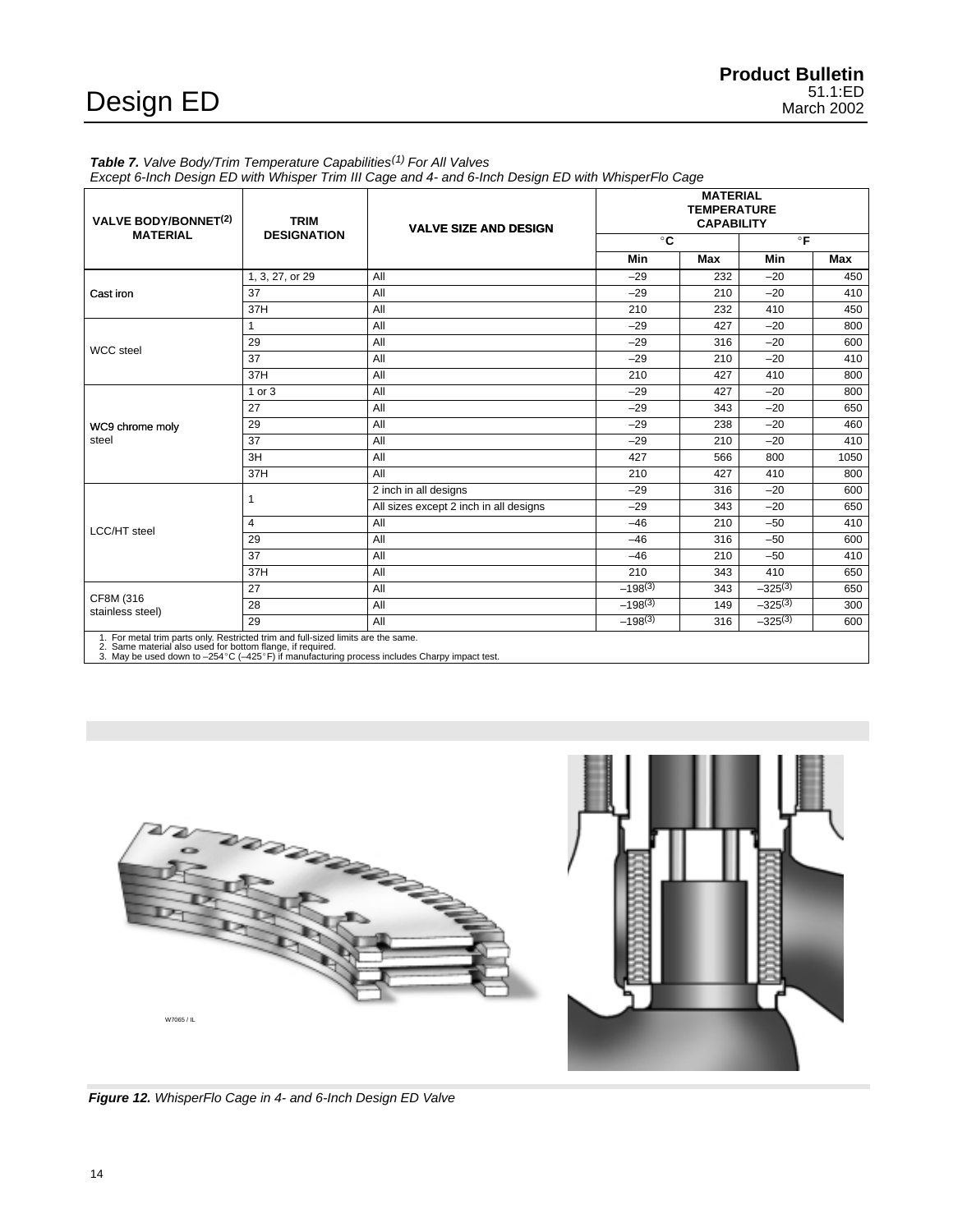### <span id="page-14-0"></span>**Table 8.** Bonnet Selection Guidelines

|                                                                                                                                                                                                                                                                                      |                          | <b>IN-BODY PROCESS TEMPERATURE LIMITS(1)</b>                                              |                                  |  |  |  |
|--------------------------------------------------------------------------------------------------------------------------------------------------------------------------------------------------------------------------------------------------------------------------------------|--------------------------|-------------------------------------------------------------------------------------------|----------------------------------|--|--|--|
| <b>BONNET STYLE</b>                                                                                                                                                                                                                                                                  | <b>PACKING MATERIAL</b>  | $^{\circ}$ C                                                                              | $\circ$ F                        |  |  |  |
| Plain:<br>Standard for all valves through                                                                                                                                                                                                                                            | PTFE V-ring              | $-18$ to 232                                                                              | $0$ to $450$                     |  |  |  |
| 6-inch valve body size with 2-13/16 yoke<br>boss diameter<br>Standard for 6-inch and                                                                                                                                                                                                 | PTFE/Composition         | $-18$ to 232                                                                              | $0$ to $450$                     |  |  |  |
| 8-inch valves in cast iron and WCC<br>steel bonnet material with 3-9/16 yoke<br>boss diameter                                                                                                                                                                                        | Graphite ribbon/filament | 0 to maximum shown<br>in table 6                                                          | 0 to maximum shown<br>in table 6 |  |  |  |
| Style 1 Cast Extension:                                                                                                                                                                                                                                                              | PTFE V-ring              |                                                                                           |                                  |  |  |  |
| Standard for 8-inch valves in S31600<br>bonnet material with 3-9/16 yoke boss                                                                                                                                                                                                        | PTFE/Composition         | $-18$ to 232                                                                              | $0$ to $450$                     |  |  |  |
| diameter                                                                                                                                                                                                                                                                             | Graphite ribbon/filament | $-46$ to $-18$ and above 232                                                              | $-50$ to 0 and above $450$       |  |  |  |
| Style 2 Cast Extension:<br>Optional for 2-inch through<br>4-inch valve sizes with 2-13/16 inch                                                                                                                                                                                       | PTFE V-ring              | $-18$ to 232                                                                              | $0$ to $450$                     |  |  |  |
| yoke boss diameter<br>Optional for 6-inch and 8-inch valves                                                                                                                                                                                                                          | PTFE/Composition         |                                                                                           |                                  |  |  |  |
| with 3-9/16 yoke boss diameter. Not<br>available for 8-inch valve in S31600<br>bonnet material                                                                                                                                                                                       | Graphite ribbon/filament | $-101$ to $-18$ and above 232                                                             | $-150$ to 0 and above 450        |  |  |  |
|                                                                                                                                                                                                                                                                                      | <b>PTFE</b>              | For exceptional stem sealing capabilities. See                                            |                                  |  |  |  |
| ENVIRO-SEAL bellows seal bonnet                                                                                                                                                                                                                                                      | Graphite                 | Bulletin 59.1:070, ENVIRO-SEAL Bellows Seal<br>Bonnets, for pressure/temperature ratings. |                                  |  |  |  |
| 1. These in-body process temperatures assume an outside, ambient temperature of 21°C (70°F). When using any packing at low process temperatures, a cast extension bonnet may<br>have to be used to prevent packing damage which could result from the formation of valve stem frost. |                          |                                                                                           |                                  |  |  |  |

| $\mathbf{v}$ | $\mathbf{u} \cdot \mathbf{v} = \mathbf{v} \cdot \mathbf{v} + \mathbf{v} \cdot \mathbf{v}$ |
|--------------|-------------------------------------------------------------------------------------------|
|              | Equal Percentage Cage and Normal Flow Direction                                           |
|              | <b>Table 9.</b> Maximum Flow Coefficients for Full-Sized Trim with                        |

|                                              | <b>Valve Design</b>            | Valve Size, Inch                                                                                               | C <sub>v</sub> at Max. Valve Plug Travel                        |
|----------------------------------------------|--------------------------------|----------------------------------------------------------------------------------------------------------------|-----------------------------------------------------------------|
| ED                                           |                                | $1, 1 - 1/4$<br>$1 - 1/2$<br>$\overline{2}$<br>$2 - 1/2$<br>3<br>$\overline{4}$<br>6<br>$8^{(1)}$<br>$8^{(2)}$ | 17.2<br>35.8<br>59.7<br>99.4<br>136<br>224<br>394<br>567<br>819 |
|                                              | with liner                     | 1<br>2<br>3<br>4<br>6                                                                                          | 18.5<br>48.1<br>149<br>152<br>336                               |
| EAD                                          | without<br>liner               | 1<br>$\overline{\mathbf{c}}$<br>3<br>$\overline{\mathbf{4}}$<br>6                                              | 19.0<br>47.2<br>148<br>156<br>328                               |
| <b>EDR</b><br>1. With 51 mm (2 inch) travel. |                                | $1, 1 - 1/4$<br>$1 - 1/2$<br>$\overline{2}$<br>$2 - 1/2$<br>3<br>$\overline{4}$                                | 17.2<br>35.8<br>59.7<br>99.4<br>136<br>224                      |
|                                              | 2. With 76 mm (3 inch) travel. |                                                                                                                |                                                                 |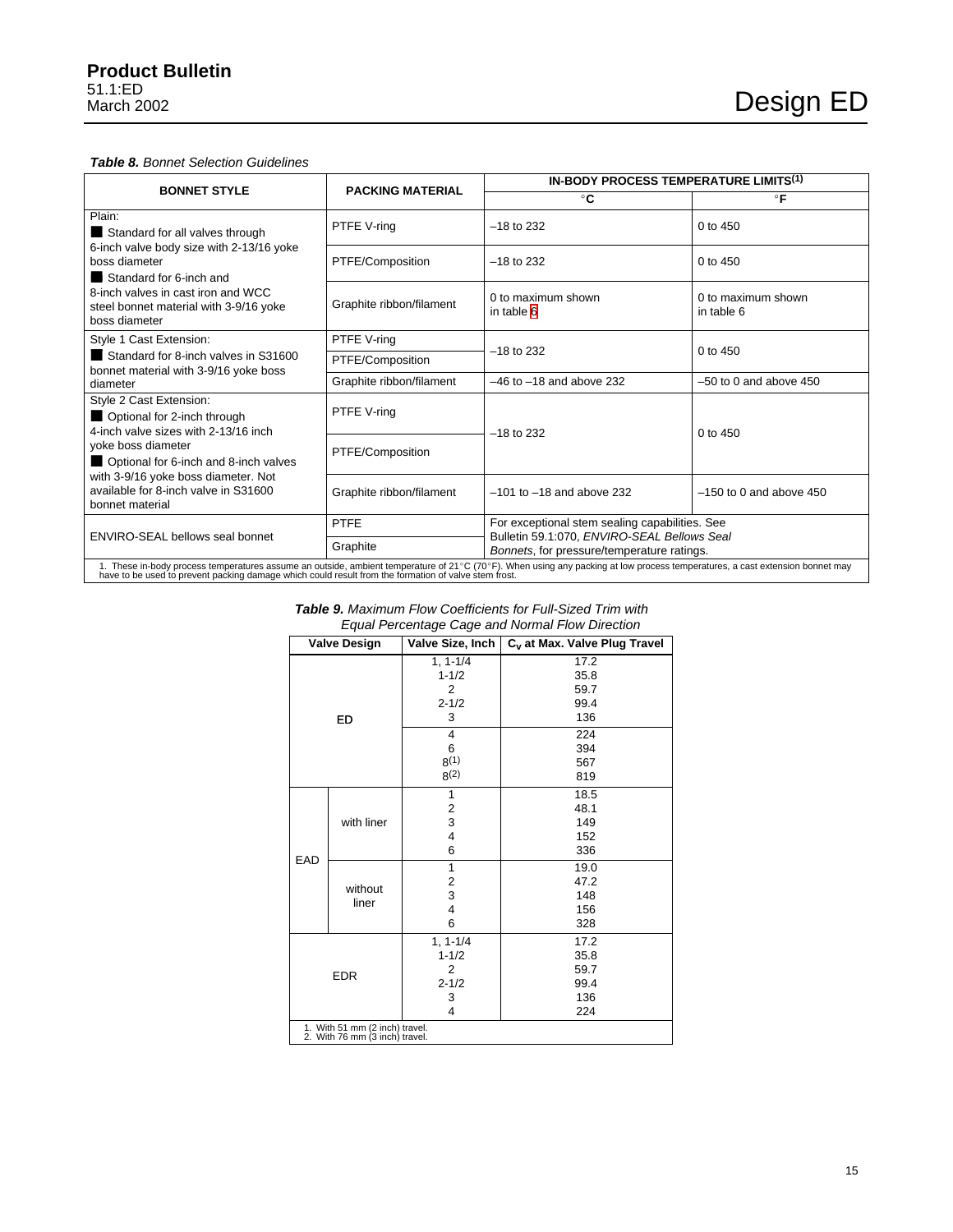<span id="page-15-0"></span>

|  | <b>Table 10.</b> Metal Trim Part Materials for Compliance with NACE MR0175 (Sour Service) Specifications |
|--|----------------------------------------------------------------------------------------------------------|
|  |                                                                                                          |

| <b>Trim Designation</b> | <b>Valve Plug</b>                                                           | Cage                                               | <b>Seat Ring</b><br>for Standard<br><b>Metal Seat</b><br><b>Construction</b> | Optional<br>Liner for<br><b>Metal Seat</b><br>(EAD only) | Valve Stem, Packing<br><b>Follower, Lantern</b><br><b>Ring, Packing Box</b><br>Ring, and Pin | Load Ring $(1)$  |  |
|-------------------------|-----------------------------------------------------------------------------|----------------------------------------------------|------------------------------------------------------------------------------|----------------------------------------------------------|----------------------------------------------------------------------------------------------|------------------|--|
| 85                      | S31600                                                                      | S31600 with<br>electroless nickel<br>coating (ENC) | S31600                                                                       | S31600                                                   |                                                                                              |                  |  |
| 86                      | S31600<br>with seat hard<br>faced with CoCr-A<br>hardfacing alloy           | S31600 with<br>electroless nickel<br>coating (ENC) | R30006 (alloy 6)                                                             | $- - -$                                                  | S20910 (Valve Stem)<br>S31600<br>(All Other Parts)                                           | N05500 (K-Monel) |  |
| 87                      | S31600<br>with seat and<br>guide hard faced<br>with CoCr-A hardfacing alloy | S31600 with<br>electroless nickel<br>coating (ENC) | R30006 (alloy 6)                                                             | $- - -$                                                  |                                                                                              |                  |  |
| 1. 8-inch valve only.   |                                                                             |                                                    |                                                                              |                                                          |                                                                                              |                  |  |

### **NACE Standard MR0175 Compliance**

Standard procurement procedures and manufacturing processes used by Fisher assure that control valves with sour service trims comply with the chemical and physical requirements of NACE standard MR0175. Incoming raw materials are selected for sour service trims by specifications covering chemical composition, forming, hardness, heat treatment, and finish. In addition, the subsequent machining, welding, and heat treatment of the materials being processed into finished parts is strictly regulated by manufacturing standards.

Due to strict start-to-finish manufacturing quality management, Fisher offers a high degree of confidence that the parts and assemblies provided for sour service will comply with MR0175. **Additional testing and documentation to assure compliance with MR0175 is not required, in most cases.** However, in cases where documentation is required, the following items can be provided:

- hardness test data
- $\bullet$  certificate of compliance to specification
- heat treatment documentation
- chemical and physical test data

The requirements of the NACE standard are very specific and the application of the standard to control valve materials is quite complex. There are, however, some general guidelines that are always followed:

- All carbon steel valve bodies and bonnets are heat-treated to 22 HRC maximum and are post-weld heat-treated.

 $\bullet$  Martensitic and cast precipitation hardening stainless steel are not used.

• Control valve packing sets are jam style only.

- Valve stems are made from S20910 (Nitronic 50).

- Primary trim materials are S31600 and alloy 6.

• Flat sheet gaskets are standard graphite/S31600 (316 SST), spiral wound gaskets are standard Inconel 600/graphite

- No machining operations that cause work hardening of the materials are performed in the manufacturing process.

• Plating and coatings are used only over suitable base metals and are not intended for corrosion protection.

· Bolting in NACE MR0175 (non-exposed bolting) material is provided as standard. Bolting in NACE MR0175 (exposed bolting) material is available as an option. See table [12.](#page-16-0)

### **Note**

**Fisher does not assume responsibility for the selection, use, or maintenance of any product. Responsibility for proper selection, use, and maintenance of any Fisher product remains solely with the purchaser.**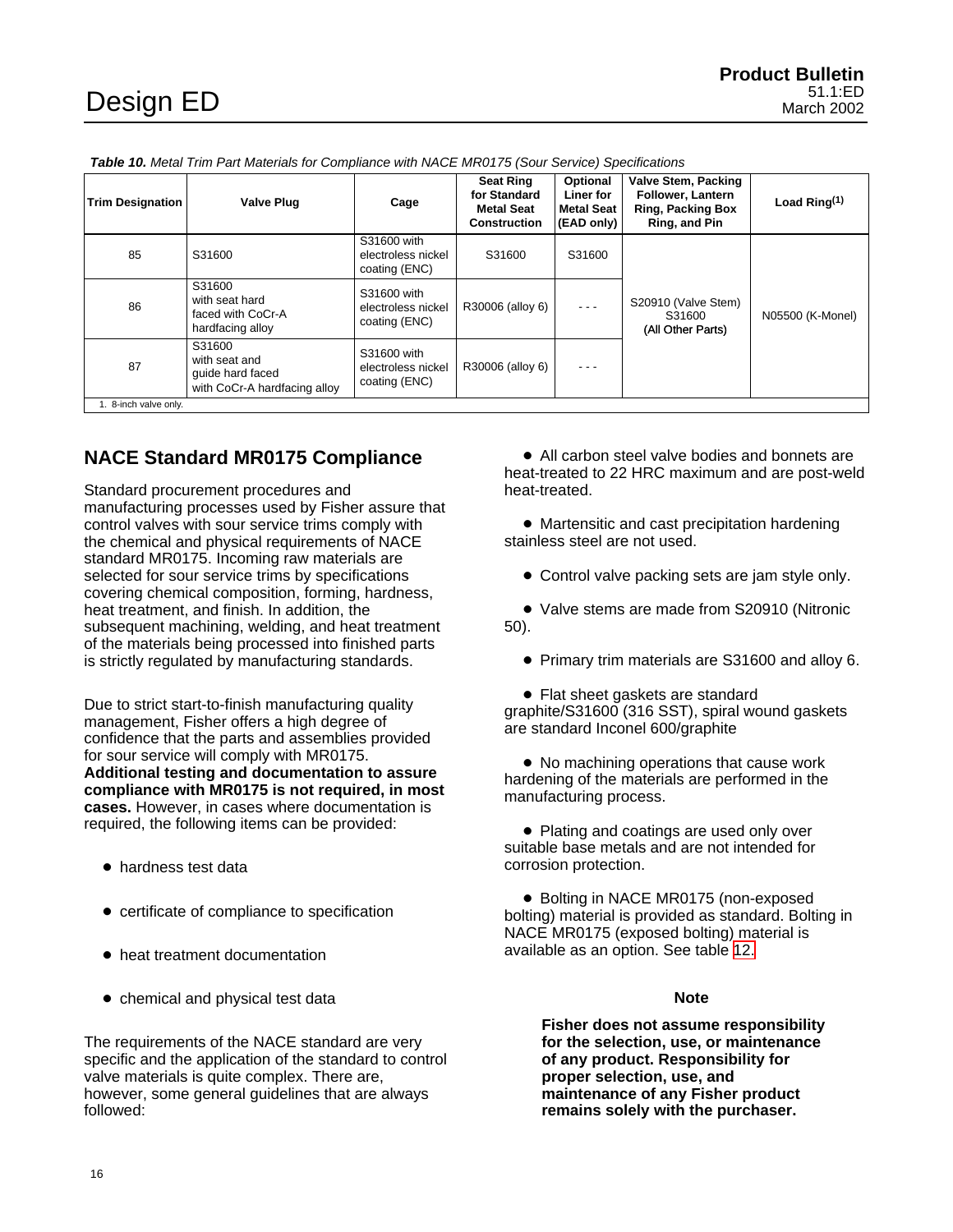|                           | <b>VALVE SIZE, INCH</b>               |                   |                  |                                | <b>MAX VALVE</b>                 |                         | <b>STEM AND YOKE BOSS DIAMETERS</b> |      |               |                 |             |            |                  |             |             |      |           |      |
|---------------------------|---------------------------------------|-------------------|------------------|--------------------------------|----------------------------------|-------------------------|-------------------------------------|------|---------------|-----------------|-------------|------------|------------------|-------------|-------------|------|-----------|------|
| Design ED or EDR          |                                       | <b>Design EAD</b> |                  | <b>PORT</b><br><b>DIAMETER</b> |                                  | <b>PLUG</b>             |                                     |      |               | <b>Standard</b> |             | Optional   |                  |             |             |      |           |      |
| <b>Full-Sized</b>         | <b>Restricted-</b>                    |                   |                  |                                | <b>Full-Sized</b><br><b>Trim</b> | <b>Restricted-</b>      |                                     |      | <b>TRAVEL</b> |                 | <b>Stem</b> |            | <b>Yoke Boss</b> |             | <b>Stem</b> |      | Yoke Boss |      |
| <b>Trim</b>               | Capacity<br><b>Trim</b>               |                   |                  |                                |                                  | Capacity<br><b>Trim</b> | mm                                  | Inch | mm            | Inch            | mm          | Inch       | mm               | <b>Inch</b> | mm          | Inch | mm        | Inch |
| 1 or 1-1/4                | $1 - 1/2$                             |                   | 2                | 33.3                           | $1 - 5/16$                       | 19                      | 3/4                                 | 9.5  | 3/8           | 54              | $2 - 1/8$   | 12.7       | 1/2              | 71          | $2 - 13/16$ |      |           |      |
| - - -                     | 2                                     |                   | $ -$             | 33.3                           | $1 - 5/16$                       | 19                      | 3/4                                 | 12.7 | 1/2           | 71              | $2 - 13/16$ | - - -      | - - -            |             |             |      |           |      |
| $1 - 1/2$                 | ---                                   | 2                 | - - -            | 47.6                           | $1 - 7/8$                        | 19                      | 3/4                                 | 9.5  | 3/8           | 54              | $2 - 1/8$   | 12.7       | 1/2              | 71          | $2 - 13/16$ |      |           |      |
| - - -                     | $2 - 1/2$                             | . .               | 3                | 47.6                           | $1 - 7/8$                        | 19                      | 3/4                                 | 1.7  | 1/2           | 71              | $2 - 13/16$ | - - -      | - - -            | - - -       |             |      |           |      |
| 2                         | 3                                     | - - -             |                  | 58.7                           | $2 - 5/16$                       | 29                      | $1 - 1/8$                           | 12.7 | 1/2           | 71              | $2 - 13/16$ | 19.1       | 3/4              | 90          | $3 - 9/16$  |      |           |      |
| $2 - 1/2$                 | 4                                     | 3                 | 6                | 73.0                           | $2 - 7/8$                        | 38                      | $1 - 1/2$                           | 12.7 | 1/2           | 71              | $2 - 13/16$ | 19.1       | 3/4              | 90          | $3 - 9/16$  |      |           |      |
| 3                         | ---                                   | 4                 | $- - -$          | 87.3                           | $3 - 7/16$                       | 38                      | $1 - 1/2$                           | 12.7 | 1/2           | 71              | $2 - 13/16$ | 19.1       | 3/4              | 90          | $3 - 9/16$  |      |           |      |
|                           |                                       |                   |                  |                                | $87^{(3)}$ 3-7/16 <sup>(3)</sup> | $76^{(3)}$              | $3^{(3)}$                           | 12.7 | 1/2           | 71              | $2 - 13/16$ | 19.1       | 3/4              | 90          | $3 - 9/16$  |      |           |      |
| 4                         | - - -                                 | 6                 | - - -            | 111.1                          | $4 - 3/8$                        | 51                      | $\overline{2}$                      |      |               |                 |             | 25.4       |                  | 127         | 5           |      |           |      |
| $6^{(1)}$                 |                                       |                   |                  | $177.8^{(2)}$                  | 7(2)                             | $51^{(2)}$              | $2^{(2)}$                           |      |               |                 |             |            |                  |             |             |      |           |      |
|                           | - - -                                 | - - -             |                  | $136^{(3)}$                    | $5 - 3/8^{(3)}$                  | $76^{(3)}$              | 3(3)                                |      |               |                 |             | 25.4       | 1                |             |             |      |           |      |
| 8(1)                      |                                       |                   | - - -<br>$- - -$ |                                |                                  | 51                      | $\overline{2}$                      | 19.1 | 3/4           | 90              | $3 - 9/16$  | or<br>31.8 | or<br>$1 - 1/4$  | 127         | 5           |      |           |      |
|                           | - - -                                 |                   |                  | 203.2                          | 8                                | 76                      | 3 <sub>l</sub>                      |      |               |                 |             |            |                  |             |             |      |           |      |
| 2. Standard-travel cages. | 1. Not available in Design EDR valve. |                   |                  |                                |                                  |                         |                                     |      |               |                 |             |            |                  |             |             |      |           |      |

<span id="page-16-0"></span>**Table 11.** Port Diameters, Valve Plug Travel, and Stem and Yoke Boss Diameters

2. Standard-travel cages. 3. Whisper Trim III (6-inch Design ED) and WhisperFlo cages (4- and 6-inch Design ED).

### **Table 12.** Bolting Materials and Temperature Limits for Bolting Compliance with NACE Specification MR0175

| <b>VALVE BODY</b>                                                                                  |              |                                                                                                                                                                                          |              | <b>TEMPERATURE</b><br><b>CAPABILITIES</b> |              |     |  |  |  |
|----------------------------------------------------------------------------------------------------|--------------|------------------------------------------------------------------------------------------------------------------------------------------------------------------------------------------|--------------|-------------------------------------------|--------------|-----|--|--|--|
| <b>MATERIAL</b>                                                                                    |              | <b>BOLTING MATERIAL</b>                                                                                                                                                                  | $^{\circ}$ C |                                           | $^{\circ}$ F |     |  |  |  |
|                                                                                                    |              |                                                                                                                                                                                          | Min          | Max                                       | Min          | Max |  |  |  |
|                                                                                                    |              | NACE MR0175 (non-exposed bolting) (Standard)                                                                                                                                             |              |                                           |              |     |  |  |  |
| WCC and                                                                                            | <b>Studs</b> | Steel SA-193-B7                                                                                                                                                                          | $-48^{(3)}$  |                                           |              |     |  |  |  |
| CF8M (316 SST)                                                                                     | <b>Nuts</b>  | Steel SA-194-2H                                                                                                                                                                          |              | 427                                       | $-55^{(3)}$  | 800 |  |  |  |
|                                                                                                    |              | NACE MR0175 (exposed bolting) (Optional)<br>No Derating of Valve Required                                                                                                                |              |                                           |              |     |  |  |  |
|                                                                                                    | <b>Studs</b> | Steel SA-564-630 (H1150 dbl(1))                                                                                                                                                          | $-46^{(3)}$  |                                           |              | 650 |  |  |  |
| WCC and CF8M                                                                                       | <b>Nuts</b>  | Steel SA-194-2HM                                                                                                                                                                         |              | 343                                       | $-50^{(3)}$  |     |  |  |  |
|                                                                                                    |              | NACE MR0175 (exposed bolting) (Optional)<br>Requires Derating of Valve <sup>(2)</sup> When These Body-to-Bonnet Bolting Materials are Used                                               |              |                                           |              |     |  |  |  |
| WCC and CF8M                                                                                       | <b>Studs</b> | Steel SA-193-B7M                                                                                                                                                                         | $-48(3)$     | 427                                       | $-55^{(3)}$  |     |  |  |  |
|                                                                                                    | <b>Nuts</b>  | Steel SA-194-2HM                                                                                                                                                                         |              |                                           |              | 800 |  |  |  |
| 1. Special heat treating required.<br>valves when these body-to-bonnet bolting materials are used. |              | 2. Derating is not required for Class 300 valves. Derating may be required for valves rated at Class 600. Contact your Fisher sales office for assistance in determining the derating of |              |                                           |              |     |  |  |  |

3. -29°C (-20°F) with WCC valve body material.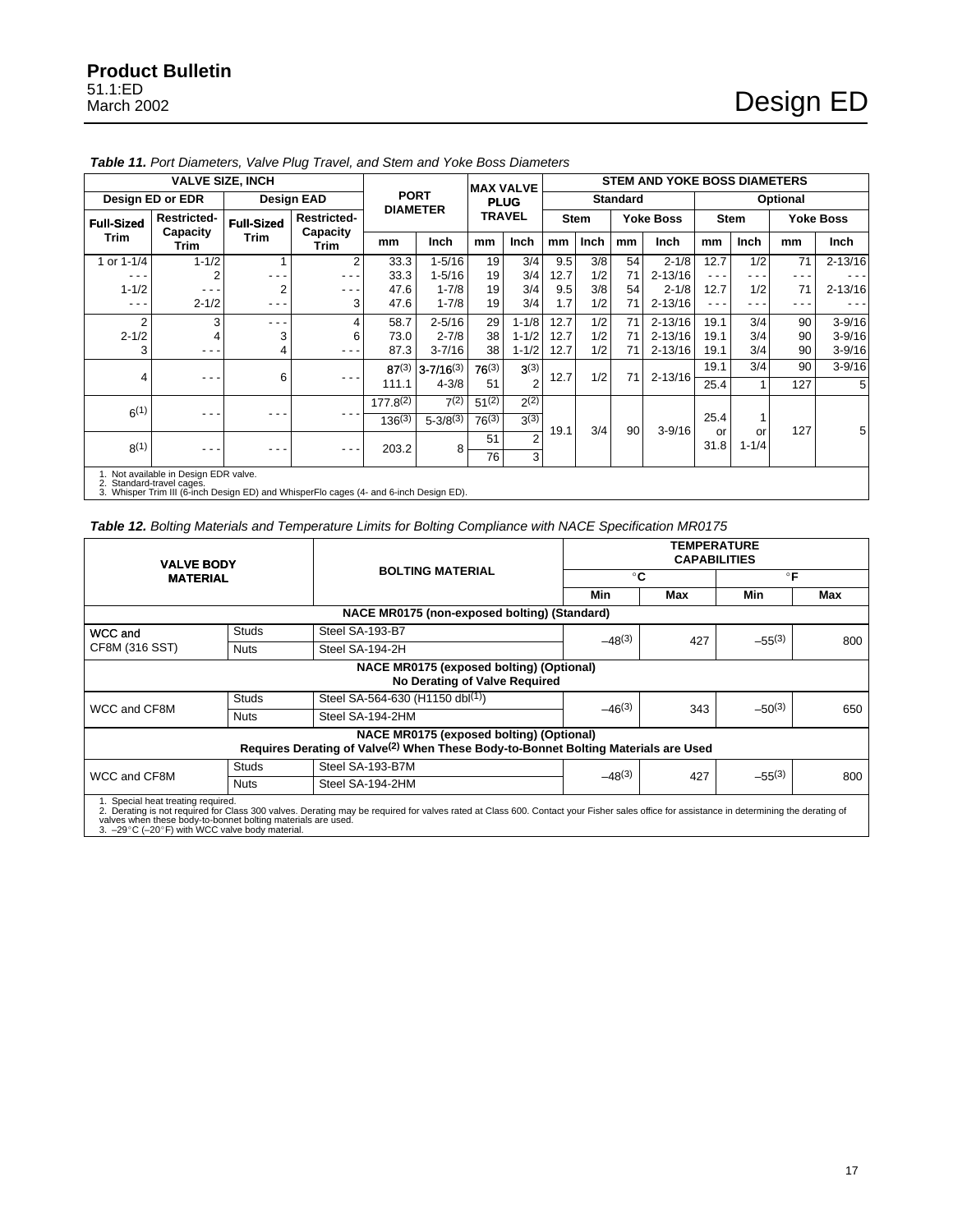<span id="page-17-0"></span>

C0575–2 / IL

**Figure 13.** Typical Trim Used for NACE MR0175 Specifications (Sour Service)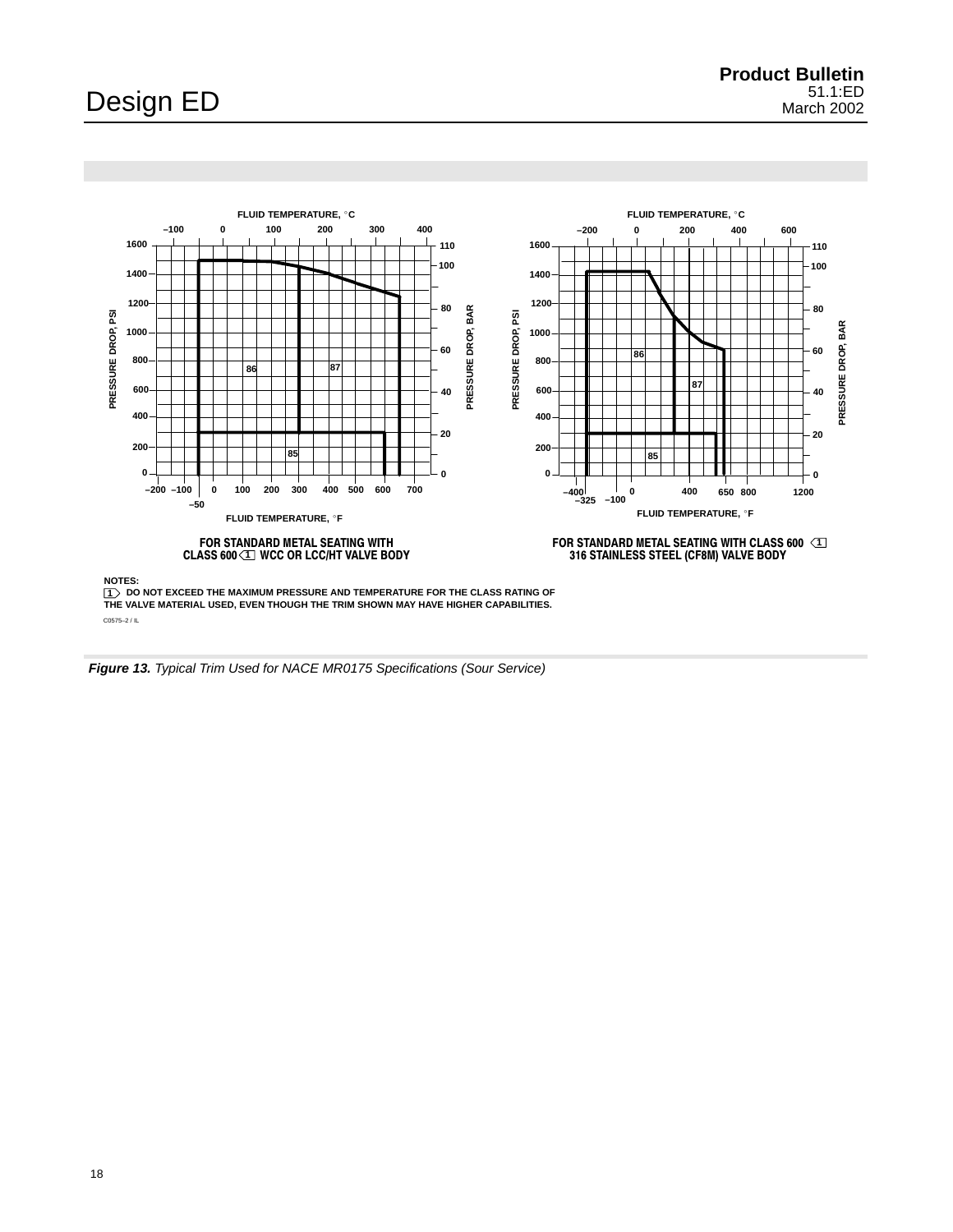<span id="page-18-0"></span>

| <b>VALVE</b>   |               |                                                                      |                |                     | Α                                          |                        |         |                        |                                                                                                                                                                                                                                                                                                                                       |           | G (MAX)    |  |  |
|----------------|---------------|----------------------------------------------------------------------|----------------|---------------------|--------------------------------------------|------------------------|---------|------------------------|---------------------------------------------------------------------------------------------------------------------------------------------------------------------------------------------------------------------------------------------------------------------------------------------------------------------------------------|-----------|------------|--|--|
| SIZE,          |               |                                                                      |                |                     | Class, End Connection Style <sup>(1)</sup> |                        |         |                        |                                                                                                                                                                                                                                                                                                                                       |           |            |  |  |
| <b>INCH</b>    | Scrd<br>or SW | 125 FF or<br><b>150 RF</b>                                           | <b>150 RTJ</b> | 250 RF or<br>300 RF | 300 RTJ                                    | <b>BW</b> or<br>600 RF | 600 RTJ | PN16-40 <sup>(2)</sup> | $PN63-100(2)$                                                                                                                                                                                                                                                                                                                         | Design ED | Design EDR |  |  |
|                | mm            |                                                                      |                |                     |                                            |                        |         |                        |                                                                                                                                                                                                                                                                                                                                       |           |            |  |  |
| 1              | 210           | 184                                                                  | 197            | 197                 | 210                                        | 210                    | 210     | 160                    | 230                                                                                                                                                                                                                                                                                                                                   | 60        | 119        |  |  |
| $1 - 1/4$      | 229           | - - -                                                                | - - -          | - - -               | - - -                                      | ---                    | .       | - - -                  | - - -                                                                                                                                                                                                                                                                                                                                 | 60        | 119        |  |  |
| $1 - 1/2$      | 251           | 222                                                                  | 235            | 235                 | 248                                        | 251                    | 251     | 200                    | 260                                                                                                                                                                                                                                                                                                                                   | 71        | 116        |  |  |
| $\overline{2}$ | 286           | 254                                                                  | 267            | 267                 | 282                                        | 286                    | 289     | 230                    | 300                                                                                                                                                                                                                                                                                                                                   | 78        | 133        |  |  |
| $2 - 1/2$      | - - -         | 276                                                                  | 292            | 292                 | 308                                        | 311                    | 314     | 290                    | 340                                                                                                                                                                                                                                                                                                                                   | 90        | 159        |  |  |
| 3              | $- - -$       | 298                                                                  | 311            | 317                 | 333                                        | 337                    | 340     | 310                    | 380                                                                                                                                                                                                                                                                                                                                   | 97        | 168        |  |  |
| 4              | - - -         | 353                                                                  | 365            | 368                 | 384                                        | 394                    | 397     | 350                    | 430                                                                                                                                                                                                                                                                                                                                   | 129       | 192        |  |  |
| 6              |               | 451                                                                  | 464            | 473                 | 489                                        | 508                    | 511     | 480                    | 550                                                                                                                                                                                                                                                                                                                                   | 162       | - - -      |  |  |
| 8              | - - -         | 543                                                                  | 556            | 568                 | 584                                        | 610                    | 613     | 600                    | 650                                                                                                                                                                                                                                                                                                                                   | 191       | - - -      |  |  |
|                |               |                                                                      |                |                     |                                            | Inch                   |         |                        |                                                                                                                                                                                                                                                                                                                                       |           |            |  |  |
| 1              | 8.25          | 7.25                                                                 | 7.75           | 7.75                | 8.25                                       | 8.25                   | 8.25    |                        |                                                                                                                                                                                                                                                                                                                                       | 2.38      | 4.69       |  |  |
| $1 - 1/4$      | 9.00          |                                                                      |                | .                   |                                            |                        |         |                        |                                                                                                                                                                                                                                                                                                                                       | 2.38      | 4.69       |  |  |
| $1 - 1/2$      | 9.88          | 8.75                                                                 | 9.25           | 9.25                | 9.75                                       | 9.75                   | 9.88    |                        |                                                                                                                                                                                                                                                                                                                                       | 2.81      | 4.56       |  |  |
| 2              | 11.25         | 10.00                                                                | 10.50          | 10.50               | 11.12                                      | 11.25                  | 11.38   | See                    | See                                                                                                                                                                                                                                                                                                                                   | 3.06      | 5.25       |  |  |
| $2 - 1/2$      | - - -         | 10.88                                                                | 11.38          | 11.50               | 12.12                                      | 12.25                  | 12.38   | mm                     | mm                                                                                                                                                                                                                                                                                                                                    | 3.56      | 6.25       |  |  |
| 3              | - - -         | 11.75                                                                | 12.25          | 12.50               | 13.12                                      | 13.25                  | 13.38   | below                  | below                                                                                                                                                                                                                                                                                                                                 | 3.81      | 6.62       |  |  |
| 4              | - - -         | 13.88                                                                | 14.38          | 14.50               | 15.12                                      | 15.50                  | 15.62   |                        |                                                                                                                                                                                                                                                                                                                                       | 5.06      | 7.56       |  |  |
| 6              | - - -         | 17.75                                                                | 18.25          | 18.62               | 19.25                                      | 20.00                  | 20.12   |                        |                                                                                                                                                                                                                                                                                                                                       | 5.50      | - - -      |  |  |
| 8              | - - -         | 21.38                                                                | 21.88          | 22.38               | 23.00                                      | 24.00                  | 24.12   |                        |                                                                                                                                                                                                                                                                                                                                       | 7.50      | - - -      |  |  |
|                |               | standards are available in the US. Consult your Fisher sales office. |                |                     |                                            |                        |         |                        | 1. End connection style abbreviations: BW - Buttwelding, FF - Flat Faced, Scrd - Screwed, SW - Socketweld, RF - Raised Face, RTJ - Ring Type Joint.<br>2. Valves which meet DIN flange standards and have DIN face-to-face dimensions are available only from Europe. Valves which meet DIN flange standards but not DIN face-to-face |           |            |  |  |





**Figure 14.** Design ED and EDR Dimensions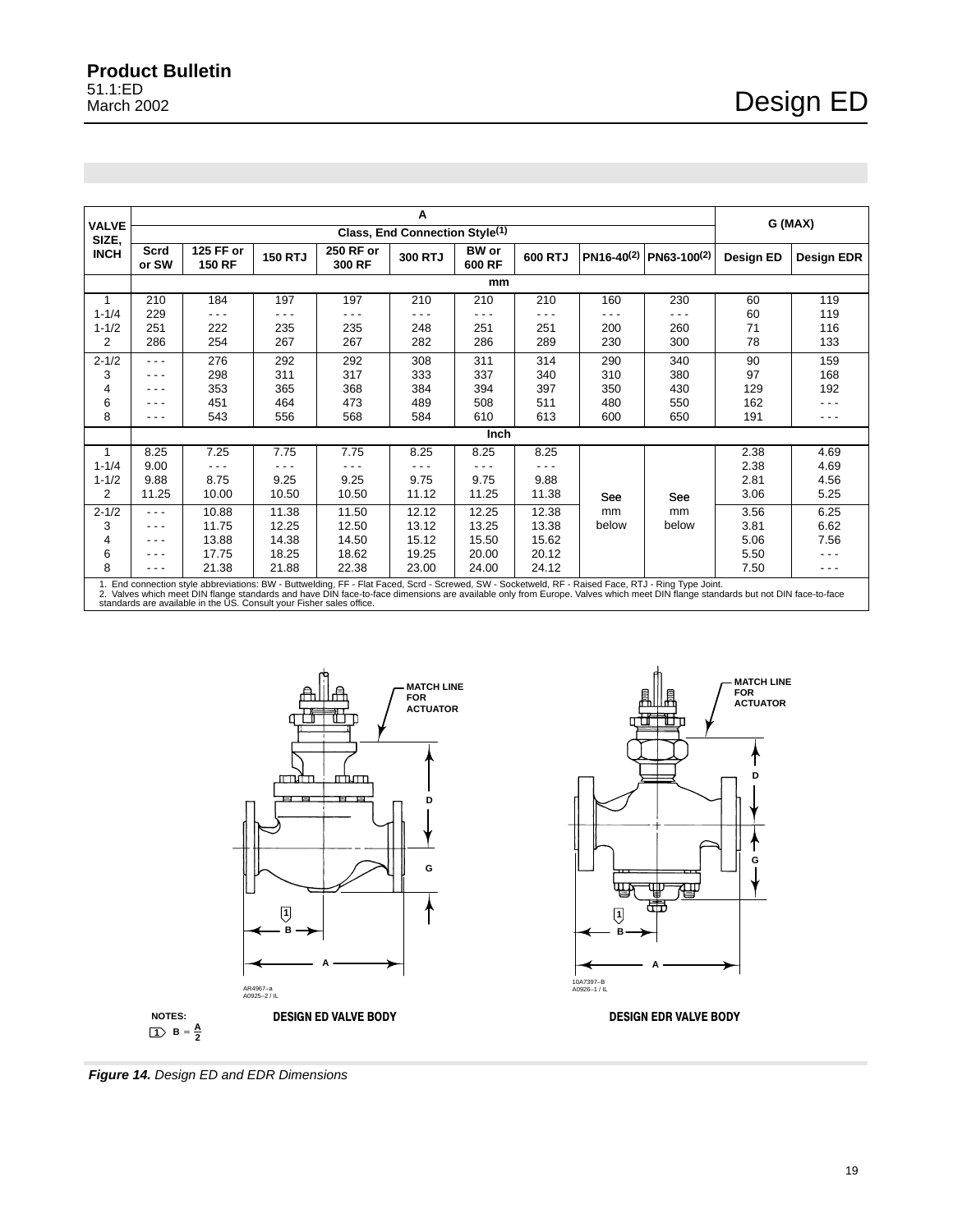J.

|                         | <b>D FOR PLAIN BONNET</b>                                                                                                                                   |                      |                        |                      |      |            |      |  |  |  |
|-------------------------|-------------------------------------------------------------------------------------------------------------------------------------------------------------|----------------------|------------------------|----------------------|------|------------|------|--|--|--|
| <b>VALVE</b>            |                                                                                                                                                             |                      | Design ED              |                      |      | Design EDR |      |  |  |  |
| SIZE,                   |                                                                                                                                                             | <b>Stem Diameter</b> |                        | <b>Stem Diameter</b> |      |            |      |  |  |  |
| <b>INCH</b>             | mm                                                                                                                                                          |                      |                        |                      |      |            |      |  |  |  |
|                         | 9.5                                                                                                                                                         | 12.7                 | 19.1                   | 25.4 or 31.8         | 9.5  | 12.7       | 19.1 |  |  |  |
| 1 or 1-1/4              | 127                                                                                                                                                         | 149                  | .                      |                      | 113  | 124        |      |  |  |  |
| $1 - 1/2$               | 124                                                                                                                                                         | 146                  |                        |                      | 122  | 133        |      |  |  |  |
| $\overline{2}$          |                                                                                                                                                             | 165                  | 162                    |                      |      | 148        | 140  |  |  |  |
| $2 - 1/2$               |                                                                                                                                                             | 187                  | 184                    |                      |      | 157        | 152  |  |  |  |
| 3                       |                                                                                                                                                             | 191                  | 187                    |                      |      | 167        | 159  |  |  |  |
| $\overline{\mathbf{4}}$ |                                                                                                                                                             | 221                  | 217                    | 238                  |      | 198        | 191  |  |  |  |
| 6(1)                    |                                                                                                                                                             |                      | 251                    | 270                  |      |            |      |  |  |  |
| $6^{(2)}$               |                                                                                                                                                             |                      | 312                    | 330                  |      |            |      |  |  |  |
| 8                       |                                                                                                                                                             |                      | $375^{(3)}$            |                      |      |            |      |  |  |  |
|                         |                                                                                                                                                             |                      |                        |                      |      |            |      |  |  |  |
|                         | 3/8                                                                                                                                                         | 1/2                  | 3/4                    | 1 or 1-1/4           | 3/8  | 1/2        | 3/4  |  |  |  |
| 1 or 1-1/4              | 5.00                                                                                                                                                        | 5.88                 | .                      |                      | 4.44 | 4.88       |      |  |  |  |
| $1 - 1/2$               | 4.88                                                                                                                                                        | 5.75                 |                        |                      | 4.81 | 5.25       |      |  |  |  |
| $\overline{2}$          |                                                                                                                                                             | 6.50                 | 6.38                   |                      |      | 5.81       | 5.50 |  |  |  |
| $2 - 1/2$               |                                                                                                                                                             | 7.38                 | 7.25                   |                      |      | 6.31       | 6.00 |  |  |  |
| 3                       |                                                                                                                                                             | 7.50                 | 7.38                   |                      |      | 6.56       | 6.25 |  |  |  |
| 4                       |                                                                                                                                                             | 8.69                 | 8.56                   | 9.38                 |      | 7.81       | 7.50 |  |  |  |
| 6(1)                    |                                                                                                                                                             |                      | 9.88                   | 10.62                |      |            |      |  |  |  |
| $6^{(2)}$               |                                                                                                                                                             |                      | 12.26<br>$14.75^{(3)}$ | 13.00                |      |            |      |  |  |  |
| 8                       |                                                                                                                                                             |                      |                        |                      |      |            |      |  |  |  |
| 2.                      | 1. All except Whisper Trim III cages.<br>2. Whisper Trim III cages.<br>3. Available only in cast iron or WCC steel for the stem diameter with plain bonnet. |                      |                        |                      |      |            |      |  |  |  |

|                                                         | D FOR EXTENSION AND ENVIRO-SEAL BELLOWS SEAL BONNETS (DESIGN ED ONLY) |       |                            |              |         |                            |       |                                        |       |         |  |  |  |
|---------------------------------------------------------|-----------------------------------------------------------------------|-------|----------------------------|--------------|---------|----------------------------|-------|----------------------------------------|-------|---------|--|--|--|
| <b>VALVE</b>                                            |                                                                       |       | <b>Style 1 Ext. Bonnet</b> |              |         | <b>Style 2 Ext. Bonnet</b> |       | <b>ENVIRO-SEAL Bellows Seal Bonnet</b> |       |         |  |  |  |
| SIZE,                                                   |                                                                       |       | <b>Stem Diameter</b>       |              |         | <b>Stem Diameter</b>       |       | <b>Stem Diameter</b>                   |       |         |  |  |  |
| <b>INCH</b>                                             | mm                                                                    |       |                            |              |         |                            |       |                                        |       |         |  |  |  |
|                                                         | 9.5                                                                   | 12.7  | 19.1                       | 25.4 or 31.8 | 9.5     | 12.7                       | 19.1  | 9.5                                    | 12.7  | 19.1    |  |  |  |
| 1 or 1-1/4                                              | 213                                                                   | 251   | - - -                      | - - -        | 303     | 319                        | - - - | 321                                    | - - - | - - -   |  |  |  |
| $1 - 1/2$                                               | 210                                                                   | 248   | - - -                      | - - -        | 300     | 316                        | - - - | 317                                    | - - - | - - -   |  |  |  |
| $\overline{2}$                                          | - - -                                                                 | 267   | - - -                      | - - -        | - - -   | 465                        | - - - | - - -                                  | 384   | - - -   |  |  |  |
| $2 - 1/2$                                               | $- - -$                                                               | 289   | 272                        | - - -        | $- - -$ | 492                        | - - - | - - -                                  | - - - | - - -   |  |  |  |
| 3                                                       | $- - -$                                                               | 292   | 297                        | - - -        | $- - -$ | 495                        | 487   | - - -                                  | 518   | 518     |  |  |  |
| 4                                                       | - - -                                                                 | 322   | 327                        | 370          | - - -   | 526                        | 518   | - - -                                  | 541   | - - -   |  |  |  |
| 6(1)                                                    | .                                                                     | - - - | 357                        | 402          | - - -   | $- - -$                    | 543   | - - -                                  | - - - | 573     |  |  |  |
| $6^{(2)}$                                               | .                                                                     | - - - | 418                        | 462          | .       | - - -                      | 604   | - - -                                  | - - - | $- - -$ |  |  |  |
| 8                                                       | .                                                                     | - - - | 421                        | 450          | $- - -$ | - - -                      | 621   | - - -                                  | - - - | - - -   |  |  |  |
|                                                         |                                                                       |       |                            |              | Inch    |                            |       |                                        |       |         |  |  |  |
|                                                         | 3/8                                                                   | 1/2   | 3/4                        | 1 or 1-1/4   | 3/8     | 1/2                        | 3/4   | 3/8                                    | 1/2   | 3/4     |  |  |  |
| 1 or 1-1/4                                              | 8.38                                                                  | 9.88  | .                          | - - -        | 11.94   | 12.56                      | - - - | 12.62                                  | - - - | .       |  |  |  |
| $1 - 1/2$                                               | 8.25                                                                  | 9.75  | - - -                      | - - -        | 11.81   | 12.44                      | - - - | 12.50                                  | - - - | - - -   |  |  |  |
| 2                                                       | - - -                                                                 | 10.50 | - - -                      | - - -        | $- - -$ | 18.31                      | - - - | - - -                                  | 15.12 | - - -   |  |  |  |
| $2 - 1/2$                                               | - - -                                                                 | 11.38 | 10.69                      | - - -        | $- - -$ | 19.38                      | - - - | - - -                                  | - - - | - - -   |  |  |  |
| 3                                                       | - - -                                                                 | 11.50 | 11.69                      | - - -        | $- - -$ | 19.50                      | 19.19 | - - -                                  | 20.38 | 20.38   |  |  |  |
| 4                                                       | - - -                                                                 | 12.69 | 12.88                      | 14.56        | - - -   | 20.69                      | 20.38 | - - -                                  | 21.31 | - - -   |  |  |  |
| 6(1)                                                    | .                                                                     | - - - | 14.06                      | 15.81        | - - -   | $- - -$                    | 21.38 | - - -                                  | - - - | 22.56   |  |  |  |
| $6^{(2)}$                                               | - - -                                                                 | - - - | 16.44                      | 18.19        | - - -   | - - -                      | 23.76 | .                                      | - - - | .       |  |  |  |
| 8                                                       | ---                                                                   | - - - | 16.56                      | 17.75        | $- - -$ | $- - -$                    | 24.44 | - - -                                  | - - - | - - -   |  |  |  |
| 1. Standard-travel cages.<br>2. Whisper Trim III cages. |                                                                       |       |                            |              |         |                            |       |                                        |       |         |  |  |  |

**Figure 14.** Design ED and EDR Dimensions (Continued)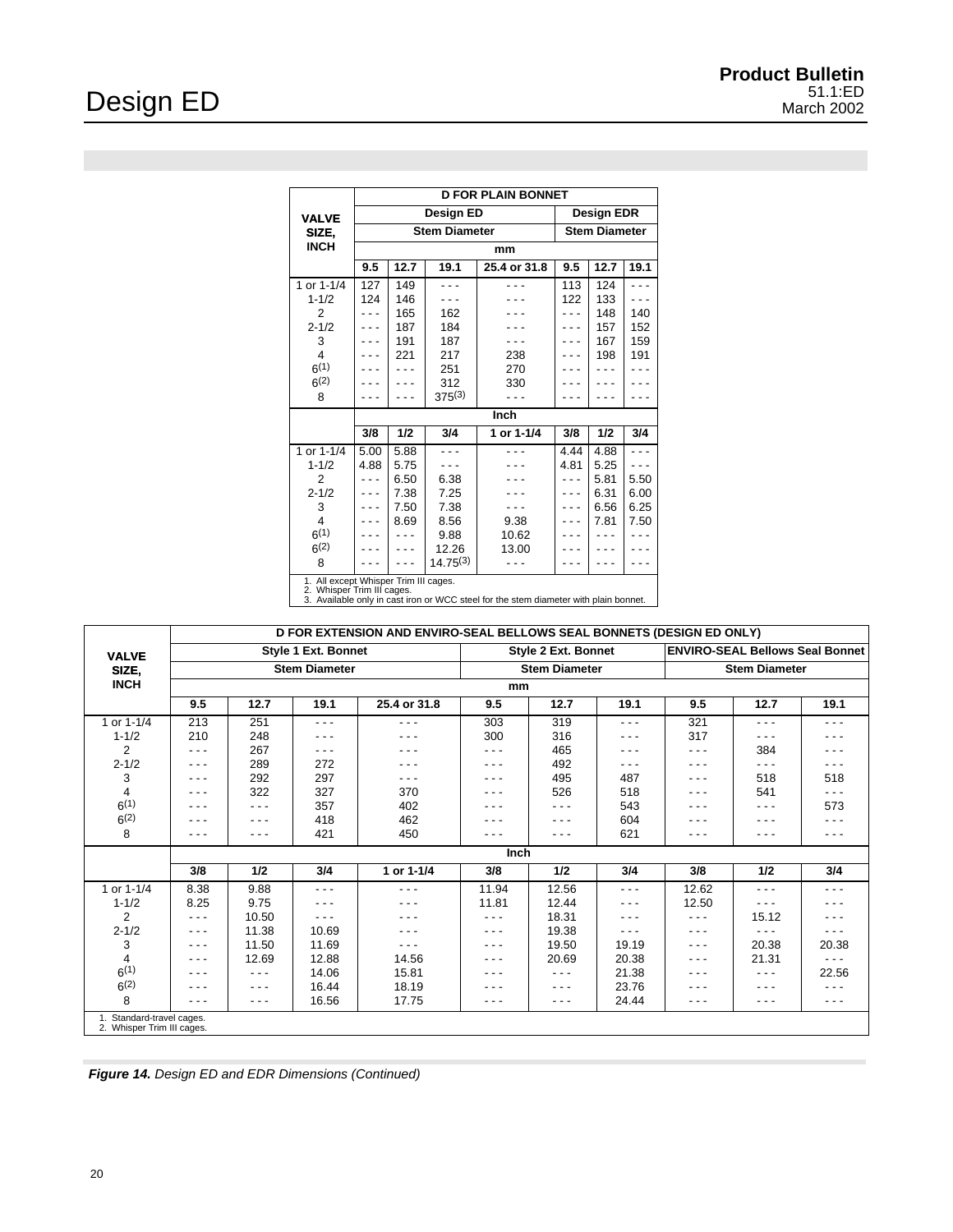### <span id="page-20-0"></span>**Product Bulletin** 51.1:ED March 2002

## Design ED

**MATCH LINE FOR ACTUATOR**

**DD**

ॉो⊺ा

 $\overline{B}$   $\overline{B}$ 

**AA**

|                |                                     |            |              | AA    |                                                                                                                                                        |            |  |  |  |  |
|----------------|-------------------------------------|------------|--------------|-------|--------------------------------------------------------------------------------------------------------------------------------------------------------|------------|--|--|--|--|
| <b>VALVE</b>   |                                     | Class 150  | Class 300    |       | Class 600                                                                                                                                              |            |  |  |  |  |
| SIZE.          | End Connection Style <sup>(1)</sup> |            |              |       |                                                                                                                                                        |            |  |  |  |  |
| <b>INCH</b>    | RF                                  | <b>RTJ</b> | RF           | RTJ   | BW, SW or RF                                                                                                                                           | <b>RTJ</b> |  |  |  |  |
|                | mm                                  |            |              |       |                                                                                                                                                        |            |  |  |  |  |
| 1              | 92                                  | 98         | 98           | 105   | 105                                                                                                                                                    | 105        |  |  |  |  |
| $\overline{2}$ | 127                                 | 133        | 133          | 141   | 143                                                                                                                                                    | 144        |  |  |  |  |
| 3              | 149                                 | 156        | 159          | 167   | 168                                                                                                                                                    | 170        |  |  |  |  |
| 4              | 176                                 | 183        | 184          | 197   | 197                                                                                                                                                    | 198        |  |  |  |  |
| 6              | 225                                 | 232        | 237          | 244   | 254                                                                                                                                                    | 256        |  |  |  |  |
|                |                                     |            |              | Inch  |                                                                                                                                                        |            |  |  |  |  |
| 1              | 3.62                                | 3.88       | 3.88         | 4.12  | 4.12                                                                                                                                                   | 4.12       |  |  |  |  |
| 2              | 5.00                                | 5.25       | 5.25         | 5.56  | 5.62                                                                                                                                                   | 5.69       |  |  |  |  |
| 3              | 5.88                                | 6.12       | 6.25         | 6.56  | 6.62                                                                                                                                                   | 6.69       |  |  |  |  |
| 4              | 6.94                                | 7.19       | 7.25<br>7.56 |       | 7.75                                                                                                                                                   | 7.81       |  |  |  |  |
| 6              | 8.88                                | 9.12       | 9.31         | 10.00 | 10.06                                                                                                                                                  |            |  |  |  |  |
|                |                                     |            |              |       | 1. End connection style abbreviations: BW - Buttwelding, FF - Flat Faced, Scrd -<br>Screwed, SW - Socketweld, RF - Raised Face, RTJ - Ring Type Joint. |            |  |  |  |  |

**NOTE: FOR DIMENSIONS OF VALVES WITH DIN (OR OTHER) END CON-NECTIONS. CONSULT YOUR FISHER SALES OFFICE.**

AU6190–A A0927–1 / IL

 $-$  AA  $\rightarrow$ 

∩ੀਮ e e

|              |                                                                                           |                                      |       |              |       |      | DD    |       |       |                    |                                      |
|--------------|-------------------------------------------------------------------------------------------|--------------------------------------|-------|--------------|-------|------|-------|-------|-------|--------------------|--------------------------------------|
| <b>VALVE</b> | <b>Style 2 Extension Bonnet</b><br><b>Plain Bonnet</b><br><b>Style 1 Extension Bonnet</b> |                                      |       |              |       |      |       |       |       | <b>ENVIRO-SEAL</b> |                                      |
| SIZE,        |                                                                                           | <b>Bellows Seal</b><br><b>Bonnet</b> |       |              |       |      |       |       |       |                    |                                      |
| <b>INCH</b>  |                                                                                           |                                      |       |              |       |      |       |       |       |                    |                                      |
|              | 9.5                                                                                       | 12.7                                 | 19.1  | 25.4 or 31.8 | 9.5   | 12.7 | 19.1  | 9.5   | 12.7  | 19.1               | Contact                              |
|              | 111                                                                                       | 133                                  | - - - | - - -        | 197   | 235  | - - - | 291   | 305   | - - -              | your                                 |
| 2            | 98                                                                                        | 121                                  | - - - | - - -        | 184   | 223  | .     | 278   | 291   | - - -              | Fisher                               |
| 3            | - - -                                                                                     | 149                                  | 146   | - - -        | - - - | 251  | 256   | .     | 454   | - - -              | sales office.                        |
| 4            | ---                                                                                       | 140                                  | 137   | - - -        | ---   | 241  | 246   | - - - | 445   | 437                |                                      |
| 6            | ---                                                                                       | 144                                  | 141   | 187          | - - - | 246  | 251   | - - - | 449   | 441                |                                      |
|              |                                                                                           |                                      |       |              | Inch  |      |       |       |       |                    | <b>ENVIRO-SEAL</b>                   |
|              | 3/8                                                                                       | 1/2                                  | 3/4   | 1 or 1-1/4   | 3/8   | 1/2  | 3/4   | 3/8   | 1/2   | 3/4                | <b>Bellows Seal</b><br><b>Bonnet</b> |
|              | 4.38                                                                                      | 5.25                                 | - - - | - - -        | 7.75  | 9.25 | - - - | 11.44 | 12.00 | - - -              | Contact                              |
| 2            | 3.88                                                                                      | 4.75                                 | ---   | - - -        | 7.25  | 8.75 | - - - | 10.94 | 11.44 | - - -              |                                      |
| 3            | - - -                                                                                     | 5.88                                 | 5.75  | - - -        | - - - | 9.88 | 10.06 | - - - | 17.88 | - - -              | your<br>Fisher                       |
| 4            | ---                                                                                       | 5.50                                 | 5.38  | - - -        | ---   | 9.50 | 9.69  | ---   | 17.50 | 17.19              | sales office.                        |
| 6            | ---                                                                                       | 5.69                                 | 5.56  | 7.38         | ---   | 9.69 | 9.88  | ---   | 17.69 | 17.38              |                                      |

**Figure 15.** Design EAD Dimensions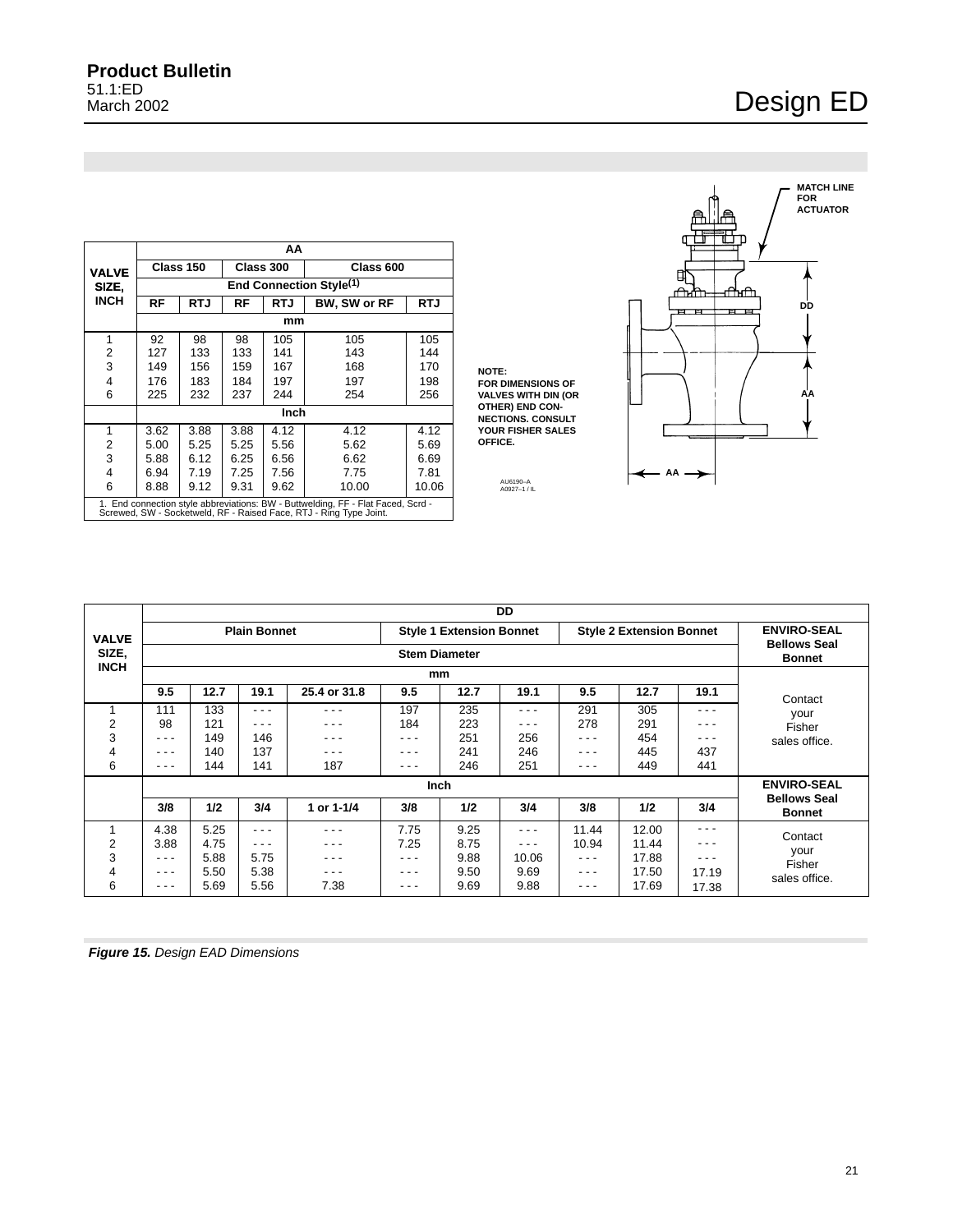### <span id="page-21-0"></span>**Specifications**

### **Available Configurations**

**Design ED:** Single-port, globe-style control valve with cage guiding, balanced valve plug, and push-down-to-close valve plug action (figures [1](#page-0-0) and [2\)](#page-2-0)

**Design EAD:** Angle version of Design ED control valve, used to facilitate piping or in applications where a self-draining valve is desired (figure [3\)](#page-2-0) **Design EDR:** Same as Design ED control valve except with push-down-to-open valve plug action (figure [4\)](#page-3-0)

### **Valve Sizes**

See table [2](#page-5-0)

### **End Connection Styles(1)(2)**

### **Cast Iron Valves**

Flanged: Design ED, 1- through 8-inch, Class ■ 125 flat-face or ■ 250 raised-face flanges per ASME B16.1

Screwed: Design ED, 1- through 2-inch, consistent with ASME B16.4

**Steel and Stainless Steel Valves**

Flanged: Class ■ 150, 300, or 600 raised-face (RF) or ring-type joint (RTJ) flanges per ASME B16.5

Screwed or Socket Welding: 1- through 2-inch, consistent with ASME B16.11 Buttwelding: 1- through 8-inch .

Schedules 40 or 80 consistent with ASME B16.25

Socket weld end connection style is not available for Design EAD. Also, see table [2](#page-5-0) and figures [14](#page-18-0) and [15](#page-20-0)

**Maximum Inlet Pressures and Temperatures(1)(2)**

As listed below, unless limited by maximum pressure drop or material temperature capabilities **Cast Iron Valves** Flanged: Consistent with Class 125B or 250B per

ASME B16.1 Screwed: Consistent with Class 250 per ASME B16.4

## **Steel and Stainless Steel Valves**

Flanged: Consistent with Class 150, 300, and 600(3) per ASME B16.34 Screwed or Welding: Consistent with Class 600<sup>(3)</sup> per ASME B16.34

### **Maximum Pressure Drop(2)**

Same as maximum inlet pressure for specific construction defined above, except where further limited as follows:

**All Valves Except Those with Whisper Trim III and WhisperFlo Cages:** See figure [9](#page-11-0) **Valves with Whisper Trim III Cages (6-inch Design ED):** See figure [11](#page-12-0) except where further limited by the following max  $\triangle P/P_1$  ratio<sup>(4)</sup>—0.60 for level A3 cage, 0.75 for level B3 cage, 0.85 for level C3 cage, or 0.99 for level D3 cage **Valves for NACE MR0175 Specifications:** See figure [13](#page-17-0)

### **Shutoff Classifications per ANSI/FCI 70-2 and IEC 60534-4**

**Class II:** Standard

**Class III:** For valves with single graphite piston ring and 87 mm (3-7/16 inch) or larger port diameter

**Class IV:** For valves with multiple graphite piston rings and 111 mm (4-3/8 inch) or larger port diameter

**Class V High-Temperature:** For valves with port diameters from 73 through 203.2 mm (2-7/8 through 8-inch) with optional C-seal trim. See table [1](#page-4-0)

### **Construction Materials**

or ■ Monel

**All Other Parts:** See table [6](#page-10-0)

**Valve Body, Bonnet, and Bonnet Spacer or Bottom Flange, if used:** ■ Cast iron, ■ WCC carbon steel,  $\blacksquare$  316 stainless steel,  $\blacksquare$  LCC/HT carbon steel, WC9 chrome moly steel, or other materials upon request **Valve Plug, Cage, and Metal Seating Parts** All Valves Except Those with Whisper Trim III and WhisperFlo Cages: See table [3](#page-6-0) Valves with Whisper Trim III and WhisperFlo Cages (4- and 6-inch Design ED): See tables [4](#page-6-0) and 5 Valves for NACE Specification: See table [10](#page-15-0) **Bellows Seal Assembly:** 316L stainless steel

–Continued–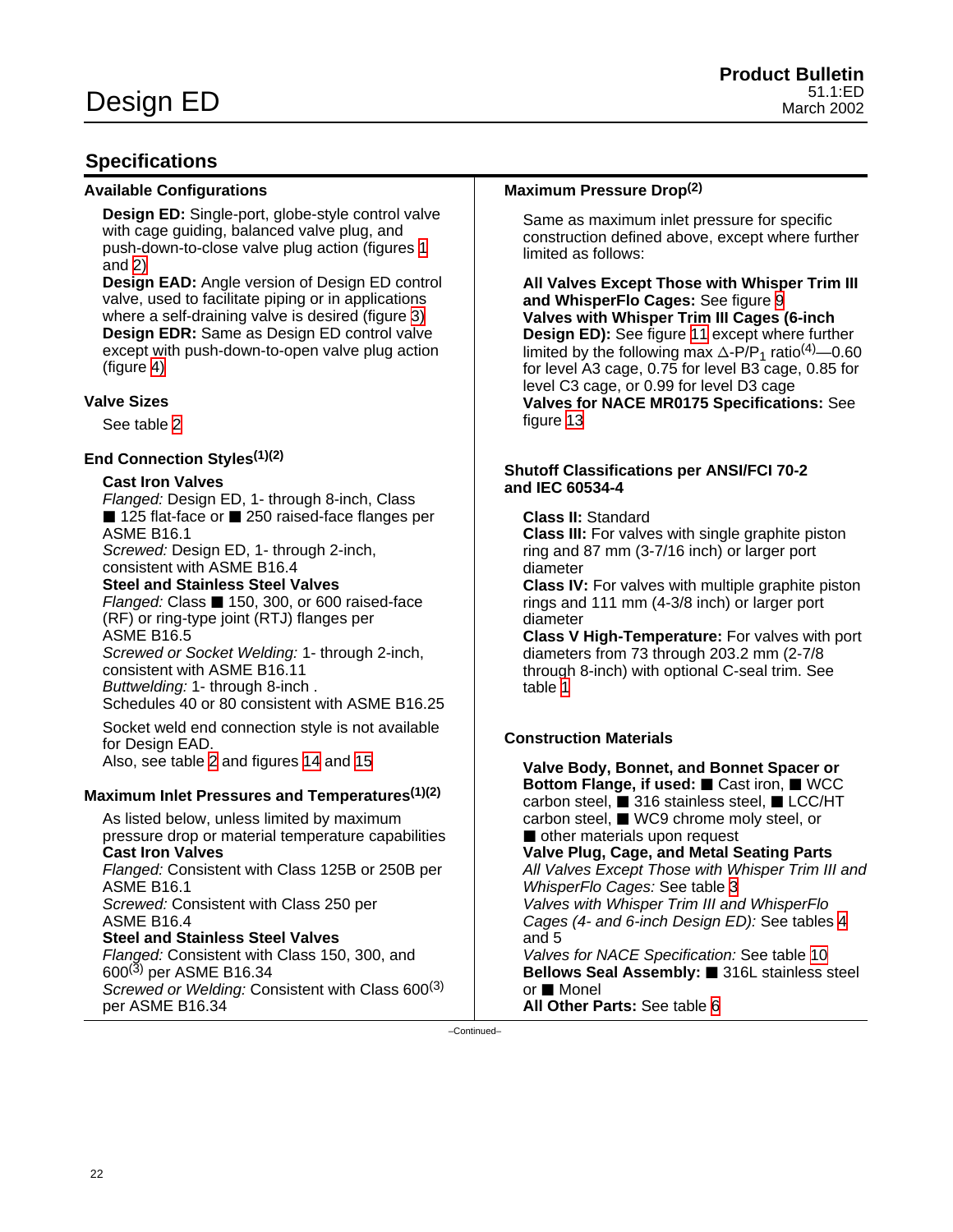### **Specifications (Continued)**

#### **Material Temperature Capabilities(2)**

#### **Valve Body/Trim Combinations**

All Valves Except Those with Whisper Trim III and WhisperFlo Cages: See table [7](#page-13-0) Valves with Whisper Trim III Cages (6-inch Design ED): See table [4](#page-6-0) Valves with WhisperFlo Cages (4- and 6-inch Design ED): See table [5](#page-7-0) **All Other Parts:** See table [6](#page-10-0)

### **Flow Characteristics**

**Standard Cages:** ■ Quick-opening, ■ linear, or equal percentage **Whisper Trim and WhisperFlo Cages:** Linear

#### **Flow Directions**

**Design ED or EAD: ■ Standard Cage—Normally** down, Whisper Trim and WhisperFlo Cages—Always up **Design EDR: ■ Standard Cage—Normally up.** ■ Whisper Trim Cage—Always down

### **Flow Coefficients and Noise Level Prediction**

See table [9](#page-14-0) and Catalog 12

### **Port Diameters and Valve Plug Travels**

See table [11](#page-16-0)

#### **Yoke Boss and Stem Diameters**

See table [11](#page-16-0)

### **Typical Bonnet Styles**

**Plain or Pextension. See figures [14](#page-18-0) and [15](#page-20-0) for** standard dimensions. See table [8](#page-14-0) for selection guidelines.

ENVIRO-SEAL bellows seal bonnet. See figure [14](#page-18-0) for standard dimensions. See figure [8](#page-9-0) for view of ENVIRO-SEAL bellows

1. DIN (or other) ratings and end connections can usually be supplied; consult your Fisher sales office.<br>2. The pressure/temperature limits in this bulletin and in any applicable standard limitations should not be exceede

seal bonnet. Also, see Bulletin 59.1:070, ENVIRO-SEAL Bellows Seal Bonnets, for further information

### **Packing Arrangements**

 $\blacksquare$  Single PTFE V-ring (standard),  $\blacksquare$  double  $arrangements, \blacksquare$  leak-off arrangements, ■ ENVIRO-SEAL packing system. See figure [7](#page-8-0) for ENVIRO-SEAL configuration. ENVIRO-SEAL Packing Systems in vacuum service: Standard ENVIRO-SEAL packing systems can be used in vacuum service with packing rings in standard orientation. Do not reverse the ENVIRO-SEAL PTFE packing rings. See Bulletin 59.1:061, ENVIRO-SEAL Packing Systems for Sliding-Stem Valves, for further information.

#### **Approximate Weights**

**1 and 1-1/4 Inch Sizes:** 14 kg (30 lb) **1-1/2 Inch Size:** 20 kg (45 lb) **2 Inch Size:** 39 kg (85 lb) **2-1/2 Inch Size:** 45 kg (100 lb) **3 Inch Size:** 57 kg (125 lb) **4 Inch Size:** 77 kg (170 lb) **6 Inch Size:** 159 kg (350 lb) **8 Inch Size:** 408 kg (900 lb)

### **Additional Options**

■ Seal welding of Design EDR valve body/bonnet joint for temperatures above  $232^{\circ}$ C (450 $^{\circ}$ F), ■ lubricator, ■ lubricator/isolating valve, ■ drilled and tapped connection in extension bonnet for leak-off service,  $\blacksquare$  valve body drain plug,  $\blacksquare$  style 3 fabricated extension bonnet made on order to a specific length for cryogenic service,  $\blacksquare$  style NS bonnet for seismic service requirements,  $\blacksquare$  packings suitable for nuclear service,  $\blacksquare$  C-seal trim for Class V high-temperature shutoff